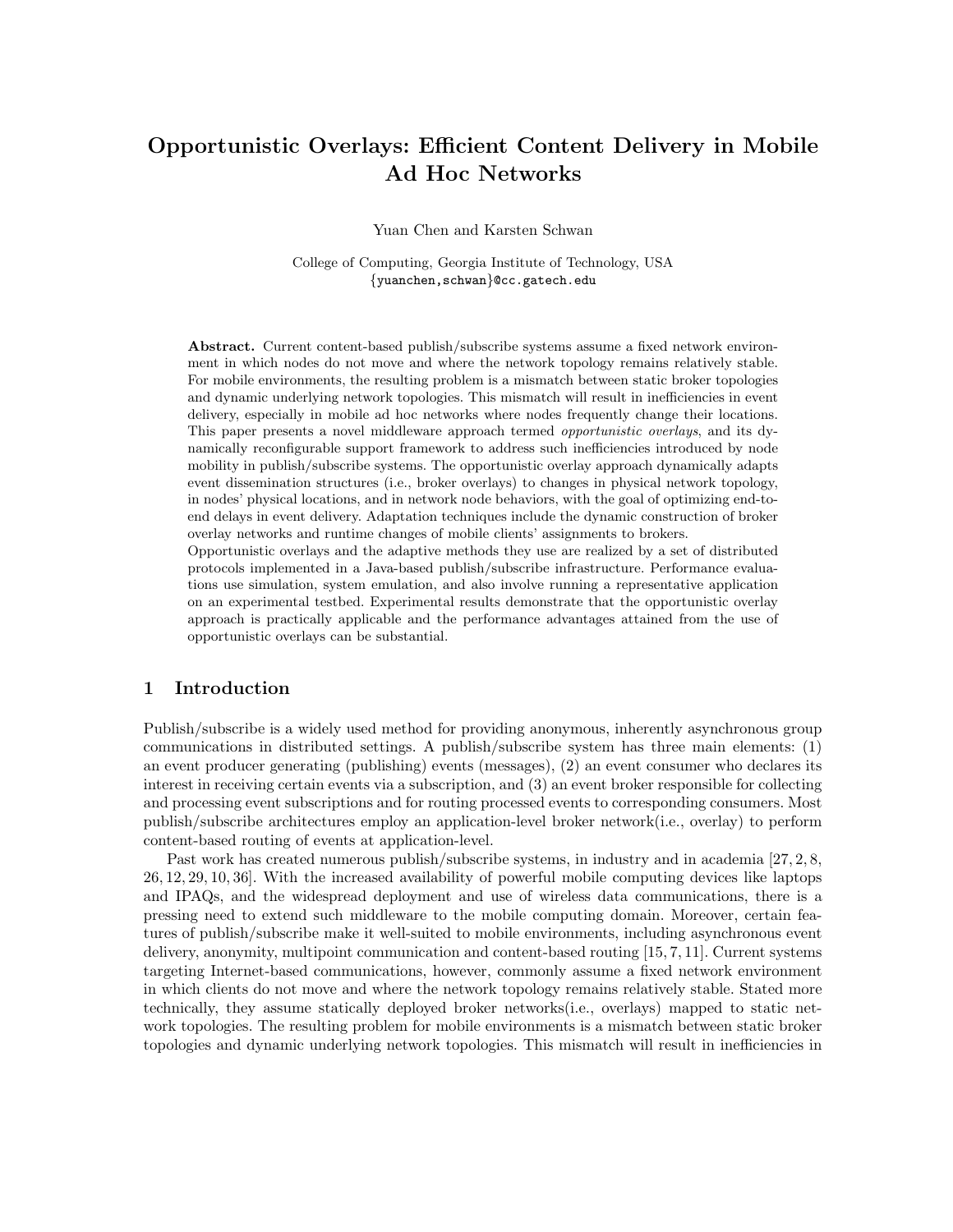event delivery, a simple example being a shortest path in the original overlay and physical network turning into an inefficient path when the same logical overlay is used with a different physical network topology. Another example is that a node's movement(either a client, or a broker or an intermediate node) affects the underlying network topology and changes the distance between a mobile client and its assigned broker, hence resulting in sub-optimized event delivery.

This paper proposes opportunistic overlay approach to manage overlays for mobile nodes in mobile ad-hoc networks. The idea is to dynamically optimize content-based event delivery by adapting event dissemination structures (i.e., broker overlays) to changes in physical network topology, in nodes' physical locations, and in network node behaviors. The term 'opportunistic' denotes the fact that the solution is one in which each broker opportunistically acts to improve its relations with both other brokers and with its clients. The key points characterizing opportunistic overlays may be summarized as follows: (1) dynamically constructing broker network topologies to match the underlying physical network, (2) dynamically changing a mobile client's broker assignment based on the client's physical location and the broker's current capabilities, and (3) when broker topologies or clients' home brokers change, recalculating overlay routing paths and then using the newly computed paths.

Opportunistic overlays are implemented with the JECho Java-based publish/subscribe infrastructure [36]. A unique attribute of this implementation is that with JECho, dynamic topology adjustments can be coupled with runtime techniques for event filtering, thereby also permitting the system to match event rates and sizes to the currently available levels of bandwidth of physical communication channels. This is particularly effective in JECho because it uses general Java functions for event filtering rather than the predicate-based filters supported elsewhere. That is, JECho subscriptions are based on general functions deployed by event consumers 'into' event producers or brokers. These functions not only implement the event processing needed for the complex data conversions present in multimedia, business, or scientific applications, but they can also realize application-specific tradeoffs in performance vs. desired functionality (e.g., event contents) in order to address some of the resource limitations existing in pervasive systems.

The performance evaluations reported in this paper are performed both on actual hardware, to assess basic performance properties and penalties and via emulation and simulation, to assess the effects of mobility and to better understand the scalability of our approach. Experimental results demonstrate that the performance advantages attained from the use of opportunistic overlays can be substantial. For instance, simulation results indicate that the delay of sending a message can be improved by up to 100%. In a set of emulation experiments, the opportunistic overlay approach is able to both optimize path lengths and address broker overloads. Measurements on a small testbed comprised of three laptops running the AODV protocol [18] show more than six fold improvements in the end-to-end delay experienced by events in the flood watch application. The overheads experienced by opportunistic overlay behavior are moderate, For example, the average per broker bandwidth used for state propagation is less than 2Kbps for a moderate size broker network with 40 broker and for a broker update interval of 100 seconds.

The remainder of this paper is organized as follows. We present the system model, protocols, and algorithms used by opportunistic overlays in Section 2. The prototype architecture and some implementation details are discussed in Section 3. Section 4 presents evaluation results. Related work appears in Section 5, followed by conclusions and future work in Section 6.

# 2 The Opportunistic Overlay Approach

We first outline the system model assumed by opportunistic overlays, followed by descriptions of the adaptation protocols and algorithms underlying the approach.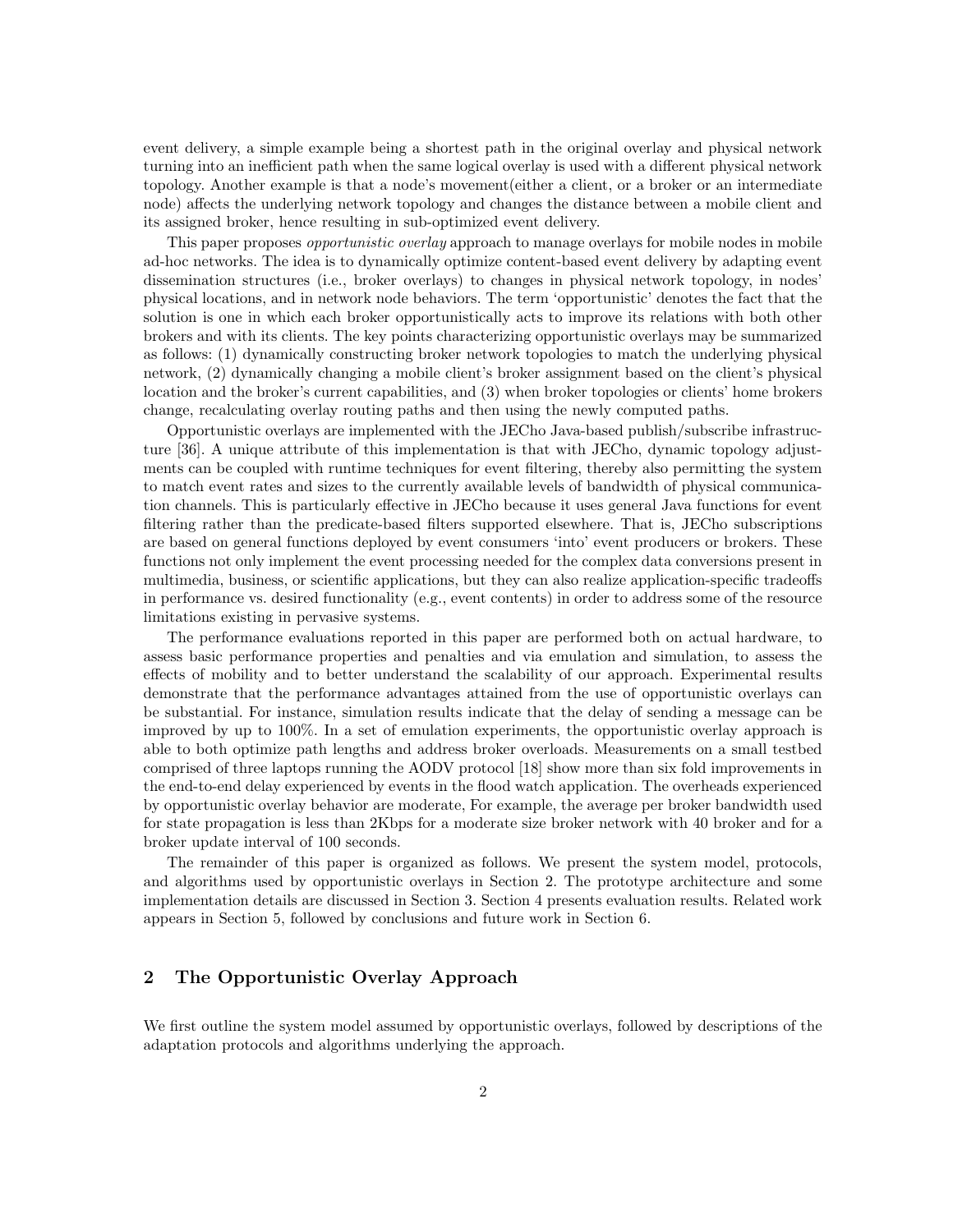

Fig. 1. System Model



Fig. 2. A Sample Event System in Mobile Ad Hoc Networks

#### 2.1 System Model

Our system model adopts an overlay network approach. As illustrated in Figure 1, an event system consists of producers, consumers, and a broker network. The latter is an overlay across the physical network, composed of broker processes connected via links. Each overlay link is a network path between a broker node pair in the physical network. Each producer/consumer (mobile client) connects to one of the brokers (usually the nearest one) via one or multiple wireless links. This broker is called the client's home broker. A consumer also provides a content-based subscription function termed modulator, which operates on event contents to dynamically tailor them to the consumer's current needs. A consumer's modulator executes in an intermediate broker's address space on behalf of the consumer. The intermediate broker can be any broker(typically its home broker) on the overlay path between producers and the consumer. An event generated by a producer is first sent to the producer's home broker, then routed from the producer's home broker to the consumer's home broker, processed using the consumer's modulator, and then delivered to the consumer via some wireless network links.

An event system with four broker nodes (A, B, C and D), one producer M1 and two consumers (M2 and M3) in a wireless ad hoc network is depicted in Figure 2. A mobile ad hoc network(MANET) is an autonomous system where all nodes are free to move, organizing themselves to form an on-the-fly underlying physical network without relying on any fixed network infrastructure. Two nodes typically communicate with each other by a multi-hop wireless link between them. In mobile ad hoc networks, all brokers, producers and consumers reside on mobile nodes. A broker link of the broker network is a multi-hop wireless path on the underlying physical wireless network. A producer/consumer connects to its home broker via a multi-hop wireless path, too. A broker can reside on the same nodes as producers/consumers or on separate nodes. One extreme case is for each node to act as both broker and producer/consumer, and as home broker. Since most nodes in wireless ad-hoc networks have limited resources, however, it is not practical to assume that processors can run arbitrarily complex modulators. Instead, it is often advantageous to use as brokers additional nodes and their resources, such as PCs installed on higher end nearby platforms (e.g., 'command post' vehicles [6, 31]).

## 2.2 Basic Idea

The idea behind opportunistic overlays is to continually optimize event delivery, by dynamically changing broker networks and mobile clients' home brokers. Updates occur in response to changes in physical network topology and in nodes' physical locations. Potential broker overloads are avoided by judiciously choosing clients' home brokers. The key points characterizing opportunistic overlays may be summarized as follows: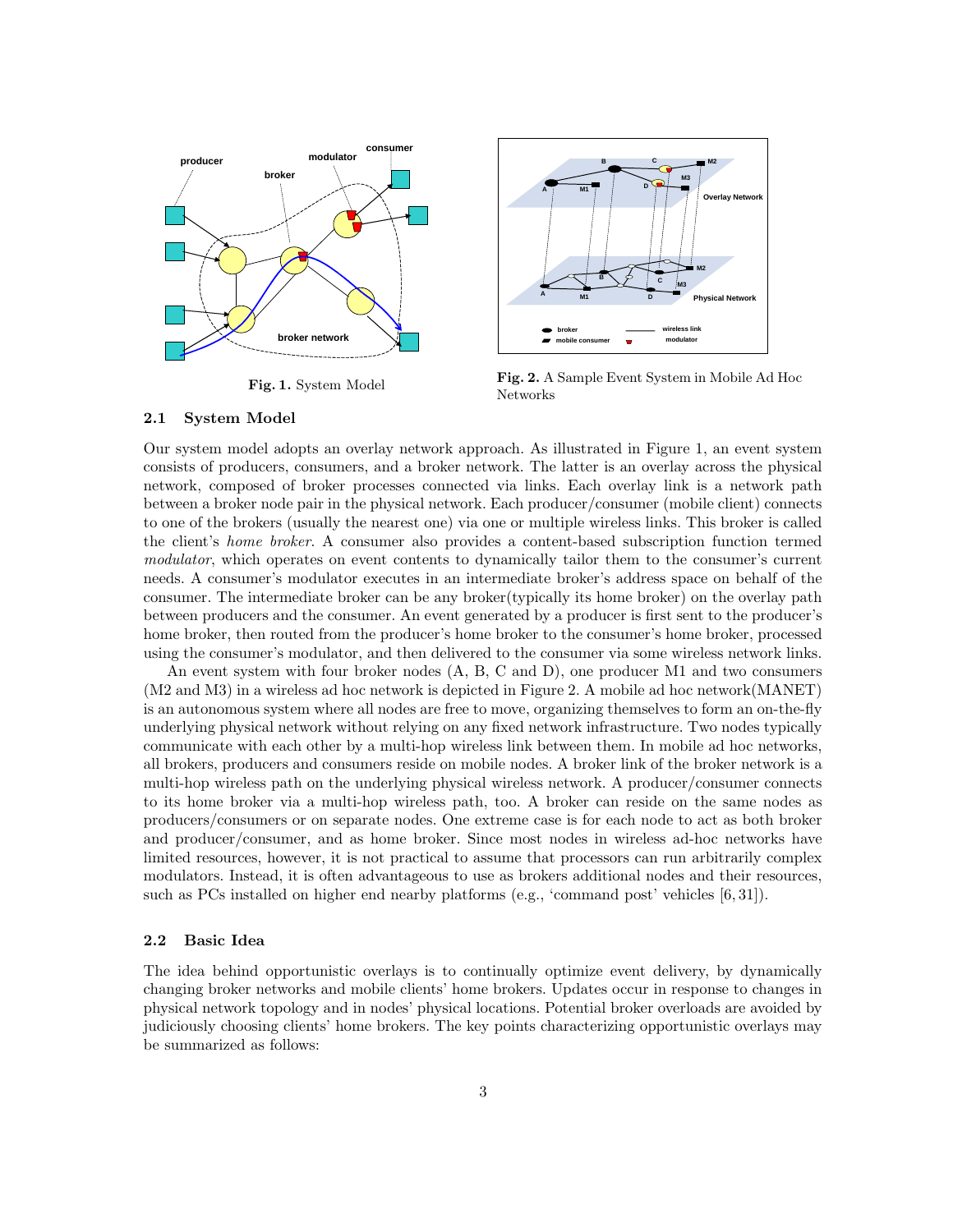Resource awareness. An opportunistic overlay is aware of the underlying network topology used for transporting events from producers to consumers. It is also aware of the respective locations of both and of its current state (e.g., CPU Load, Memory availability).

Dynamic construction of broker overlay networks. Dynamic broker network topology construction uses a global state routing protocol [4]. Each broker maintains a local view of the broker network topology. At runtime, an opportunistic overlay dynamically monitors client location, physical network topology, and resources (e.g. latency, bandwidth, broker computation load). Periodically, each broker updates its local view of broker network topology, by changing its neighboring brokers and by propagating changes to its neighbors. Neighbor broker information is acquired by querying the network protocols' routing tables or via neighbor discovery operations [13]. When a broker receives propagated information from its neighbors, it updates its broker topology accordingly.

Dynamic change of home broker. A mobile client periodically checks the brokers in its vicinity via a 'nearest broker search'. It identifies to its current home broker a found candidate broker closer to its current physical location than said home broker. Upon receiving such a report from a client, the home broker initiates a broker selection protocol. This protocol uses an approach that combines shortest path selection with load balancing methods. Specifically, the home broker first calculates the path length from the producer to the candidate broker, and then determines whether or not to change the client's home broker based on both the network distance and the candidate broker's current capabilities. Preference is giving to the closer broker unless that broker is currently overloaded.

Dynamic overlay routing. Changes in broker network topology and in mobile clients' home brokers will result in rebuilding broker-level routing tables. Opportunistic overlays use source routing for event delivery, where whenever a broker's local view of broker topology changes or whenever a client receiving events from a broker changes its home broker, new event paths are calculated using a shortest path algorithm. We next discuss some of these protocols in more detail.

## 2.3 Dynamic Construction of Broker Networks

Broker network topologies are kept congruent with the underlying physical network topology by periodically re-constructing global knowledge about the broker network, using a global state routing protocol [4]. Toward this end, each broker maintains its knowledge about the current broker network topology in a topology table T. Periodically, each broker receives its neighboring broker's T, updates its own T, and then propagates found topology updates to its neighbors. Each broker keeps track of the other brokers in its vicinity by querying the routing table maintained by the wireless network routing protocol used in each broker machine, or via a neighbor discovery protocol like the Expanding Ring Search described in [13]. The broker topology update protocol can be summarized as follows.

Step 1: Broker Neighbor Discovery. Each broker periodically updates its neighboring brokers using the Expanding Ring Search. If a neighbor broker moves too far away from a broker, then the original overlay link between the broker and that neighbor is removed from the broker network. If a broker moves into the vicinity of another broker, a new broker link between them is created.

Step 2: Broker Topology Propagation. Once a broker completes updating its topology table by neighbor discovery, the broker sends to its neighbors those items in its topology table that have changed since the prior propagation period. A sequence number is associated with each such update. Step 3: Broker Topology Update. When a broker receives updated information from its neighbor, it compares the sequence number of the incoming message with its topology table's corresponding items, replaces old items with new ones, and marks the items changed if the incoming items have a higher sequence number.

Step 4: Broker Routing Table Rebuilding. A broker's topology table T changes either due to its own execution of the periodic neighbor update or due to the receipt of topology propagation from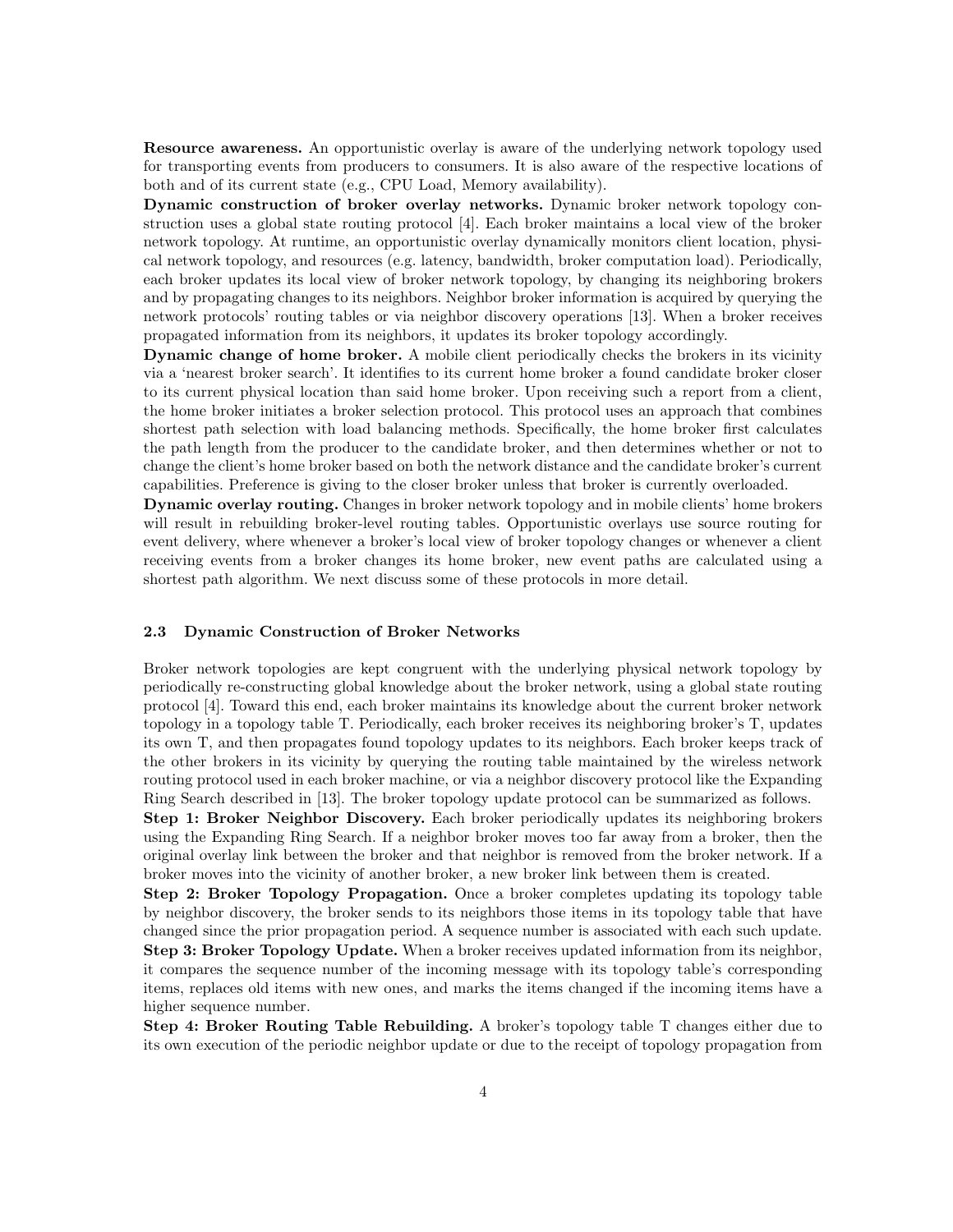

Fig. 3. An Example of Dynamic Broker Network Construction

its neighbors. When such changes occur, the broker rebuilds its routing table by recalculating its shortest path to other brokers henceforth uses the new routing table for delivering events.

Figure 3 depicts an example. At the beginning, all four brokers(A, B, C and D) have the same view of the global broker network topology A—B, B—C and B—D. At some point, node 2 moves away from B and 1, and closer to C. As a result, two old wireless links 2—B and 2—1 are removed and one new wireless link 2—C is created. Let's assume C is the first to start its update period. C adds D's as its new neighbor. Then C updates it topology table accordingly and propagates the change to its neighboring brokers B and D. After receiving updated information from C, each of B and D updates its topology table by adding the broker link C—D. B, C and D will rebuild their overlay routing tables based on the new broker network topology A—B, B—C, B—D and C—D. As a result of C's routing table update, opportunistic overlays deliver events from C to D using the wireless path  $C\rightarrow 2\rightarrow 3\rightarrow D$ , compared with the static broker approach's  $C\rightarrow 5\rightarrow B\rightarrow 5\rightarrow C\rightarrow 2\rightarrow 3\rightarrow D$ . Let's assume B is the next to start its update period. B removes D from its neighbor list and updates its broker topology knowledge accordingly. B then sends its changes since previous period to its neighbors A and C. Upon receiving updated information from B, both A and C update their topology knowledge by removing broker link B—D. A also adds the broker link C—D to its topology table. At this time, each of A, B and C has the latest broker topology knowledge. D's topology knowledge is outdated, and D's topology table will be updated either through C's propagation or via D's own running of the neighbor updates protocol, whichever comes first.

Our current protocol assumes that there are no network partitions. One solution is described next. Consider a broker that discovers that the next broker or the client on the event delivery path is not reachable, using for example, the network partition detection algorithm described in [14]. If the destination is still reachable in some way, then simply compute an alternative path to the destination. The result is that opportunistic overlays continue to operate correctly within the same partition. For those destinations that cannot be reached, our current thoughts are to store undeliverable events for later delivery and/or ask applications to provide functions that implement event discard. The event ordering issues caused by dynamic routing and network partition can be handled at application-level using higher-level (e.g. JECho's) synchronization support [34]. We leave to future work topics like disconnection, reconnection, and related reliability issues.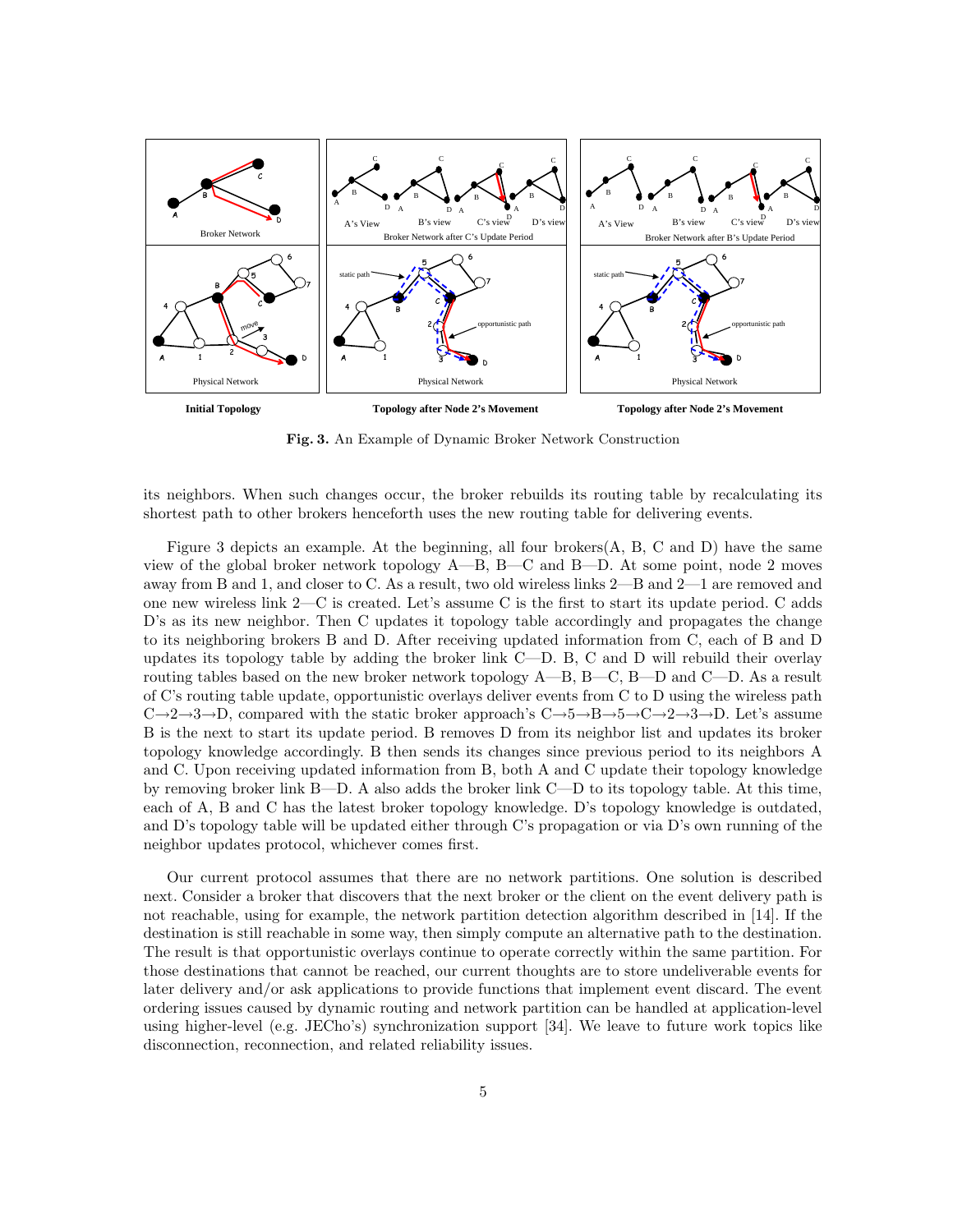## 2.4 Dynamic Home Broker Change

End-to-end latency not only depends on the network distance between a producer's home broker and a consumer's home broker, but also on the distance between producers/consumers and their home brokers. By dynamically constructing a broker network, we aim to optimize the former. By dynamically changing home brokers, we improve the latter. Toward these ends, opportunistic overlays act as described next.

When a client subscribes to a broker network for the first time, it must connect to some home broker that receives events (via the broker network) on behalf of the client and delivers received events to the client via some wireless network link. Intuitively, we should choose the nearest broker as the client's home broker, thereby optimizing the delay between the client and its home broker. In ad-hoc mobile environments, therefore, home brokers must be chosen repeatedly, whenever nodes substantially change their locations. The procedure used by opportunistic overlays may be described as follows. Each client periodically (or in response to changes indicated by the underlying physical network protocol [6]) executes a protocol that searches for the broker nearest its current location. If the nearest broker is not its home broker, it notifies the current home broker of its discovery. Upon receiving this news from its client, the home broker selects new home broker based on average path length between producers and the client and the cpu load of candidate brokers. If the home broker must be changed, the modulator relocation protocol is performed.

An interesting aspect of our approach is overload control, which is particularly important because end-to-end event delay from a producer to a consumer depends not only on the length of the network path, but also on event processing times at brokers. Processing times are determined by how fast modulators can be executed on home brokers which in turn depends on the home brokers' loads and capabilities. In mobile ad-hoc networks, with clients changing locations, broker loads are subject to substantial runtime variation. One reason would be the sudden arrival of large numbers of local users, exemplified by many mobile units converging at a meeting. Another reason is the use of complex modulators by 'thin' clients, such as modulators that implement the flexible data transcoding required by such clients [36, 31]. In fact, the processing time of a modulator on moderately to highly loaded brokers can exceed network delays by an order of magnitude. The protocol followed to change home brokers can be summarized as follows.

Step 1: Nearest Broker Search. Each client searches the broker nearest its location, periodically, using the same algorithm in broker neighbor update as described in Section 2.3. When a client finds the nearest broker that is not its current home broker, it shares with its current home broker the newly discovered broker along with its distance to that broker.

Step 2: Home Broker Selection. When a broker receives a nearest broker discovery message from its client, it executes the following home broker selection algorithm.

- 1. Check current home broker's (its own) and the discovered broker's CPU loads.
- 2. If one of the broker's CPU load exceeds the specified threshold, the other broker is selected as the client's new home broker.
- 3. If both brokers are overloaded, the broker with the lighter load will be used as the new home broker.
- 4. If neither broker is overloaded, calculate the average path from each producer to the client through each of two candidate brokers; then select the broker on the shortest path.
- 5. If the home broker must be changed, perform the modulator relocation protocol.

Step 3: Modulator Relocation. The relocation protocol relocates a client's modulator from its current home broker (source broker) to a new broker (destination broker), asks all producers' home brokers to compute paths to the new home broker, and switches event delivery from the old to the new paths. The following protocols guarantee event order, prevent event duplication or event loss, and ensure consistent event state. For applications that do not need such strict semantics, variations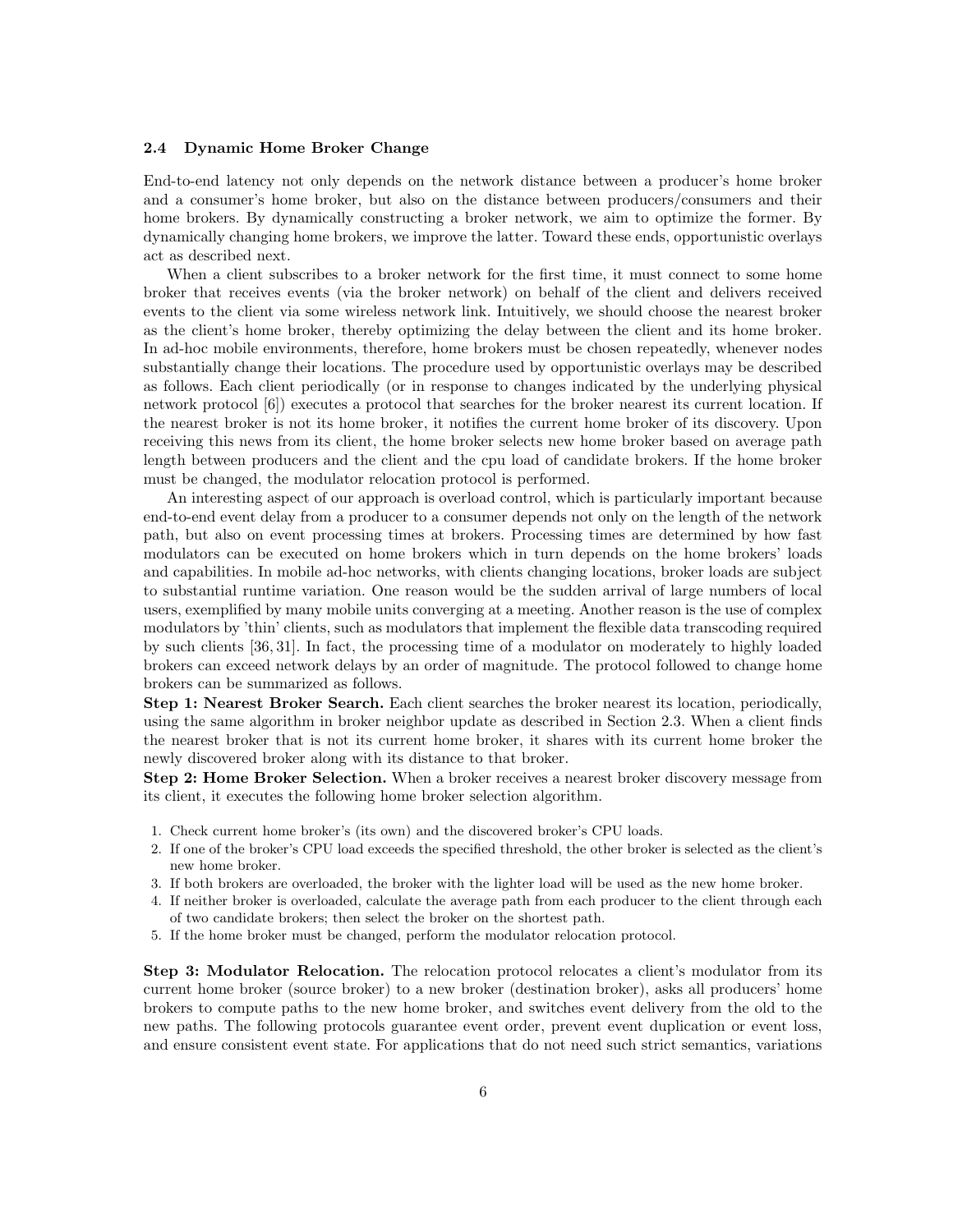

Fig. 4. An Example of Dynamic Home Broker Change

of the above protocols are possible. Lighter weight protocols used in our work loosen the requirements of event state consistency or modulator consistency or both.

- 1. The source broker initiates a handoff by sending a HANDOFF request to the destination broker.
- 2. Upon receiving the handoff request, the destination broker adds the mobile client to its consumer list and sends an ACK to the source broker.
- 3. After receiving the ACK from the destination broker, the source broker sends a DETOUR request, which includes the name of the destination broker, to all event producer.
- 4. Upon receiving the DETOUR request, each producer computes the shortest path from to the destination broker, and then atomically switches event delivery from old to new path via changes to its routing table; it then sends ACKS to the source and destination brokers.
- 5. The source broker receives events from each producer, applies the client's modulator to these events, and forwards them to the next broker, until it receives the ACK from the producer.
- 6. The destination broker buffers events from each producer after it receives the ACK.
- 7. After ACKs from all producer are received by the source broker, it sends a HANDOFF along with the current modulator to the destination broker and removes the modulator.
- 8. Upon receiving the HANDOFF, the destination broker applies the modulator received from the source broker to the buffered events and starts forwarding events to the client using the new path.

An example of dynamic home broker change is shown in Figure 4. A consumer originally receives events from broker C via the path producer $\rightarrow A \rightarrow C \rightarrow$ consumer corresponding to the physical network path producer $\rightarrow A \rightarrow 2 \rightarrow C \rightarrow 6 \rightarrow$ consumer. Broker C is the consumer's home broker. The consumer's modulator is also placed on C and executes there. At some point in time, with node 6 moving away from the consumer and node 5, during the consumer's nearest broker discovery period, it discovers that it is closer to B than C. When the consumer detects this, it sends a home broker change request along with B's information to C. C will choose B as the consumer's new home broker, since  $A\rightarrow B\rightarrow \infty$ consumer is shorter than  $A\rightarrow C\rightarrow \infty$ consumer under the new network topology. C then performs the modulator relocation protocol. After the change, the event delivery path from producer to consumer becomes producer $\rightarrow A \rightarrow I \rightarrow B \rightarrow 3 \rightarrow$ consumer. In contrast, without changing home brokers, the old overlay path producer $\rightarrow A \rightarrow C \rightarrow$ consumer corresponds to the physical network path producer $\rightarrow A \rightarrow 2 \rightarrow C \rightarrow 4 \rightarrow B \rightarrow 3 \rightarrow 5 \rightarrow$ consumer, which is 2 hops longer than the path used by opportunistic overlays.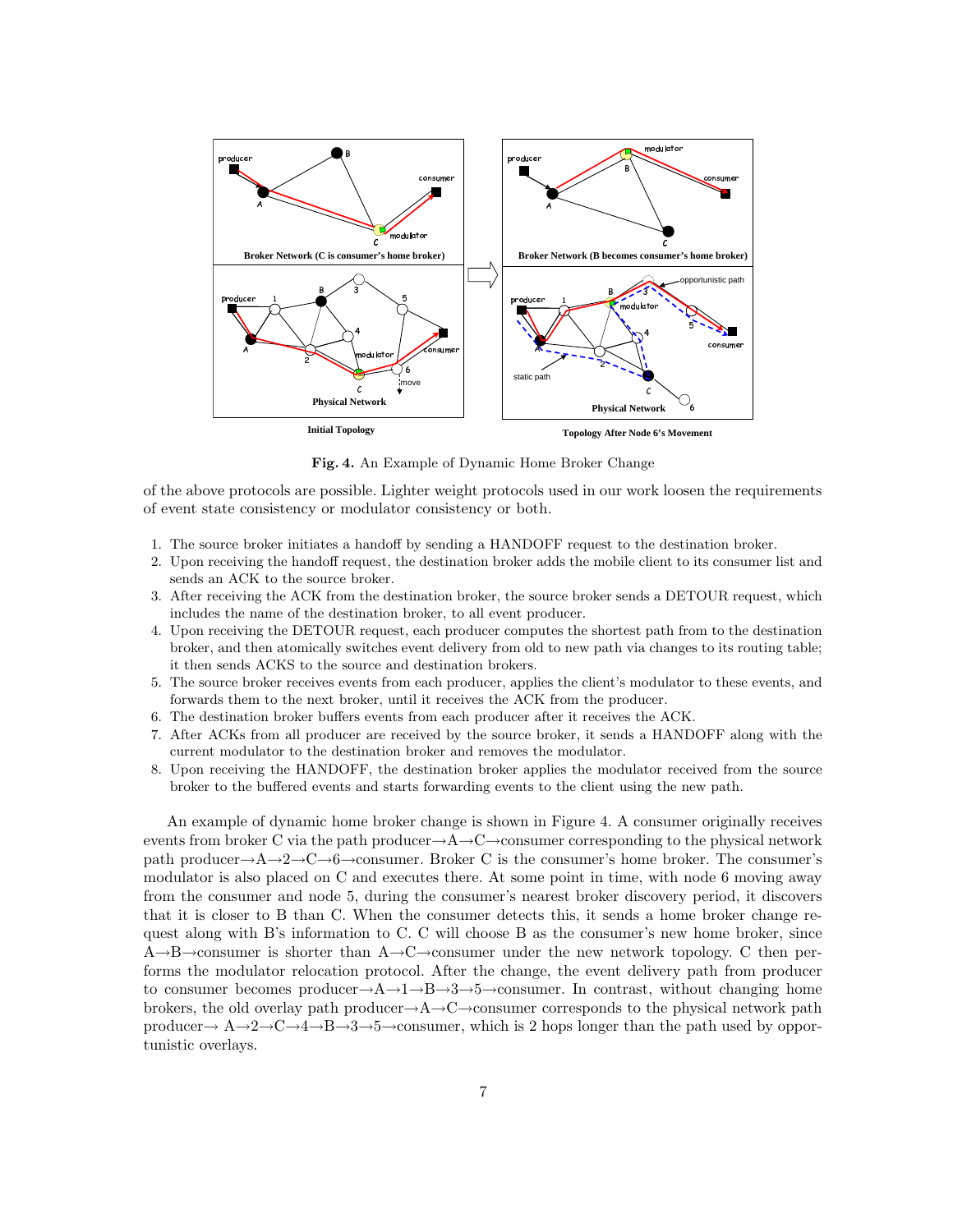

Fig. 5. Opportunistic Overlays Software Architecture

## 3 Software Architecture and Selected Implementation Detail

## 3.1 Overview of JECho

Opportunistic overlays are realized with the JECho distributed event system[36]. JECho implements a publish/subscribe communication paradigm, providing services to distributed, concurrently executing components via event channels. JECho's implementation is in pure Java, its group-cast communication layer is based on Java Sockets, and it runs with both standard and embedded JVMs. Using JECho's modulators [36, 34], individual event consumers can dynamically tailor event flows to their own needs, thereby adapting to runtime changes in component behaviors and needs and/or changes in platform resources. Modulators are implemented as Java objects, executed in a source's or broker's address space on behalf of clients. Client-defined customization with modulators, including event conversion or transformation, is performed prior to delivering the event to the consumer. Event conversion may reduce their sizes and hence reduce network traffic. Modulators can also be used for offloading computation from resource-constrained mobile devices.

As shown in in Figure 5, two core components in JECho are the concentrator and the modulator manager. A concentrator is a hub for all incoming/outgoing events. Each Java virtual machine(JVM) has one concentrator. In this context, a modulator manager provides an environment that permits the modulator to carry out computation with necessary access to local resources, and it provides facilities for adding, removing, and changing modulators and to provide information about selected modulator state (e.g., modulator execution time).

## 3.2 Overview of Software Architecture

Opportunistic overlays are implemented as depicted in Figure 5. The architecture is able to support flexible adaptation implementations and the architecture itself is easy to reconfigure and extend.

The basic component layer provides lower level functionalities of resource monitoring and broker information management necessary for implementing different adaptations. Event-driven adaptations are implemented by defining a set of actions in react to specific events received from basic components.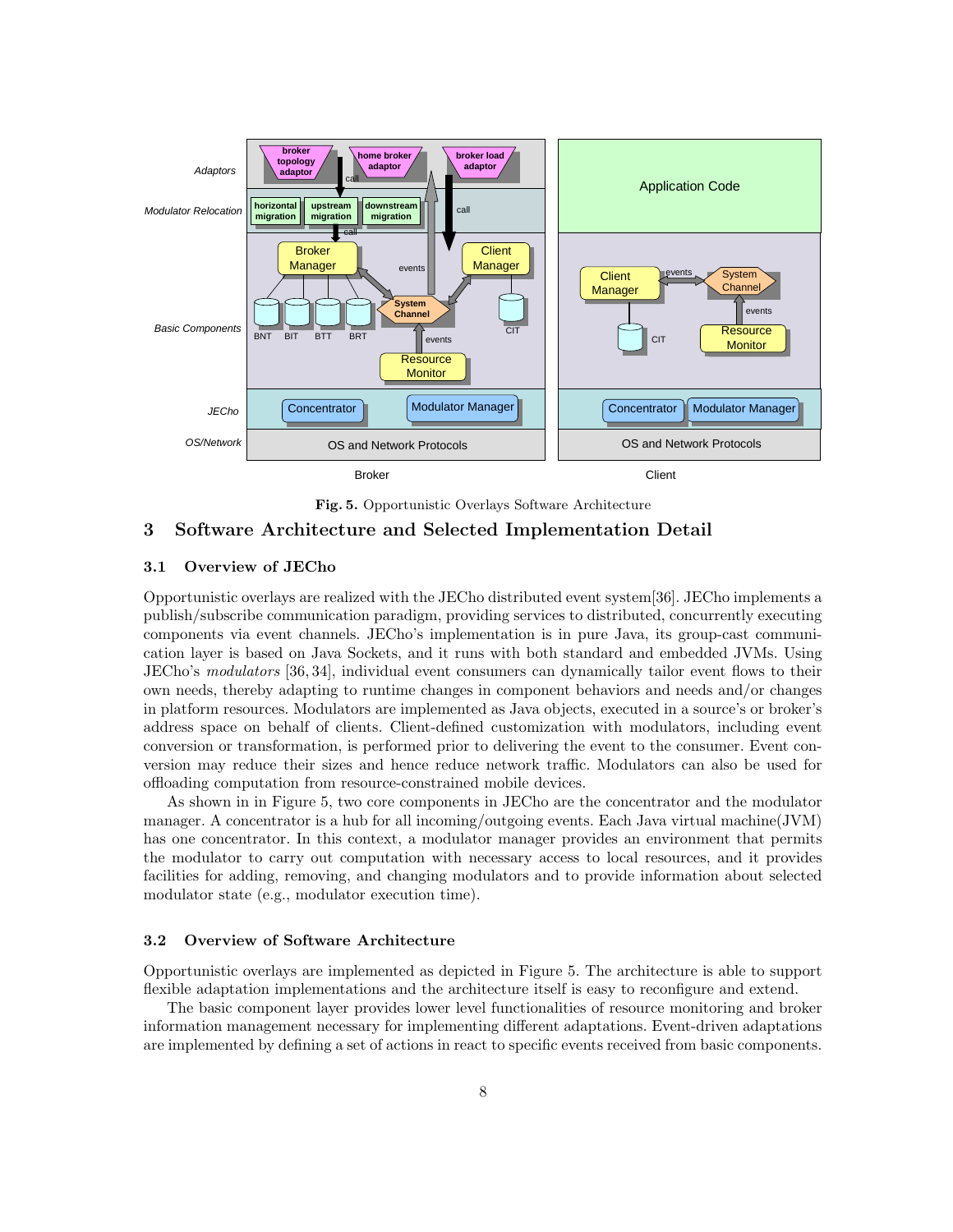By using services provided by basic components, adaptation code focuses on high level protocol only without needing to handle lower level details. The interaction between basic component layer and adaptation layer uses a set of consistent program interfaces and system events. As a result, it is easy for different brokers to define different adaptations based on their capabilities and requirements. In fact, the implementation of an adaptation protocol within the current system is straightforward, as exemplified by the home broker change adaptation that has less than 50 lines Java code. It is also easy to reconfigure and extend the system with new adaptations, such as those needed to handle physical network partition. For future work, we are considering adding a policy layer that permits user to define high-level policies concerning the adaptations being carried out, somewhat like the ideas in autonomic computing presented in [20].

#### 3.3 Basic Component Layer

The basic component layer layer is composed of resource monitor, broker manager, and client manager. Components in this layer provide the core functionality implementing the adaptation protocols described in Section 2. Each component in this layer defines a set of program interfaces for other components to access its services (i.e., a set of 'get' and 'set' functions). Each component notifies other components and high level protocols by sending events containing the relevant information to an internal 'system' channel. Other components receive this information by registering their interests about certain events.

Resource Monitor. The Resource Monitor collects, aggregates, processes, and delivers data about local resource availability and about its communication costs to other brokers. Local resource information includes CPU load, memory availability, and modulator execution time.

Broker Manager. The Broker Manager maintains four tables, which are the Broker Neighbor Table (BNT), the Broker Information Table (BIT), the Broker Topology Table (BTT), and the Broker Routing Table (BRT). The set of program interfaces provided by the Broker Manager to higher level protocols include functions for accessing and changing broker-related information, and operations that propagate its broker topology to neighboring brokers. The Broker Manager is also responsible for sending notifications to higher level components when it receives them.

Client Manager. The Client Manager maintains information about each client for which the broker is currently acting as home broker, including its name, IP address, physical location, as well as related path information (e.g., current routing path and communication overhead of the path). This information is stored in the Client Information Table (CIT). The data in the CIT is collected from mobile clients. When the Client Manager receives a nearest broker discovery message from a client, it sends that message to the higher level adaptation protocol.

## 3.4 Modulator Relocation Layer

On top of basic component layer are three modulator relocation operations which are horizontal relocation, upstream relocation and downstream relocation. Relocation operations perform the task of relocating a client's modulator from current broker to another broker, and changing event delivery path accordingly. Relocation operations provides necessary functionality for supporting home broker change and dynamic load balancing.

## 3.5 Adaptation Protocol Layer

The adaptation protocol layer implements a variety of protocols, including 'dynamic broker network construction' and 'dynamic home broker change'. Each such protocol is implemented with a Java object called an adaptor. An adaptor can register with the system event channel by specifying its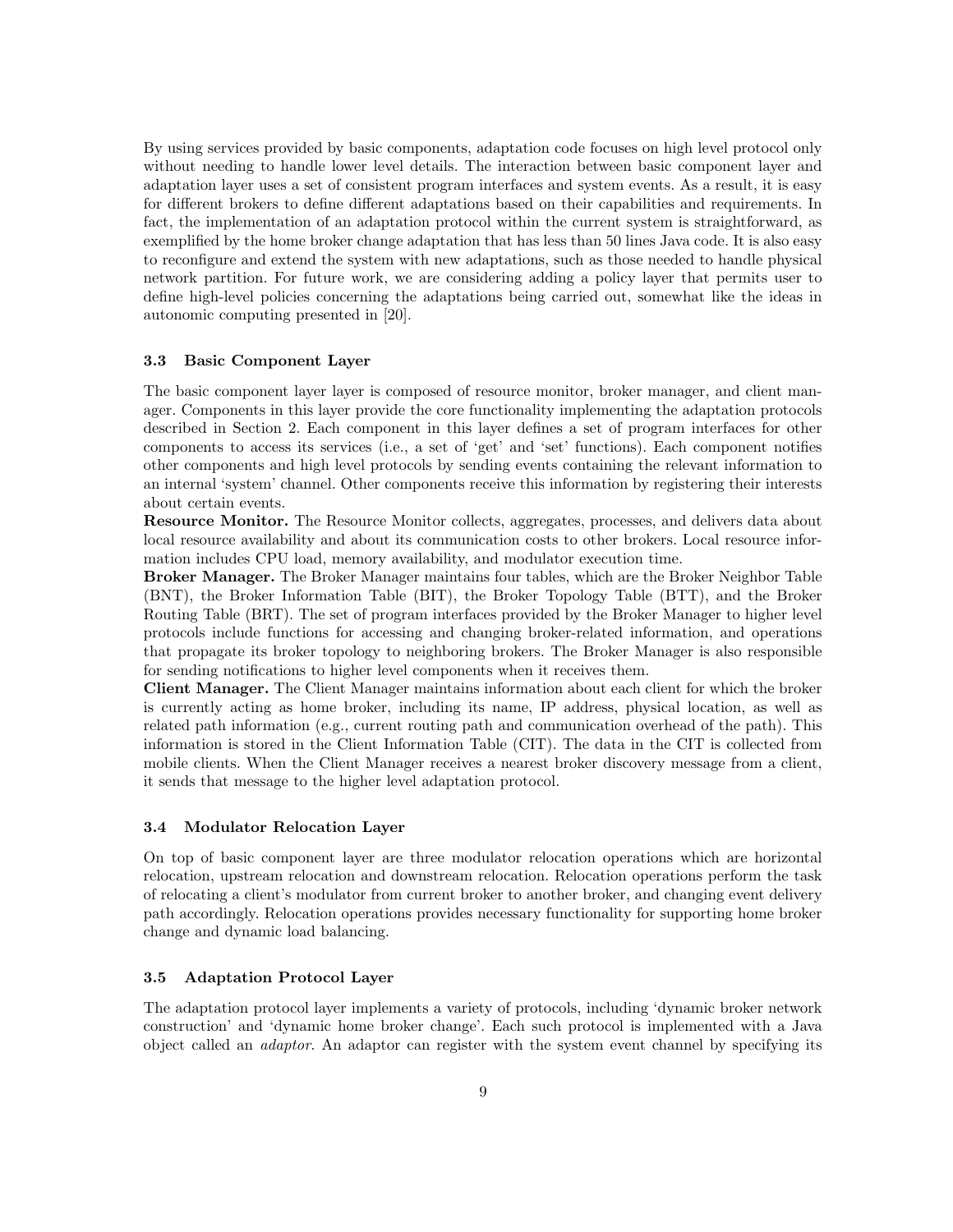```
public class HomeBrokerAdaptor implements BrokerAdaptor {
   //subscribe to receive nearest broker discovery message
  public void subscribe( ) {
    registerToEvents(NEAREST BROKER DISCOVERY);
   }
   //adaptation code defined in resource event handler
  public void process(Object e) {
       BrokerDiscovery bd = (BrokerDiscovery)e.getContent( );
       client = bd. client;//control broker overload
              . . .
        //select home broker based on network delay
        sourceBroker = ClientManager.getSourceBroker(client);
        delay1 = ClientManager.getLatency(client);
        delay2 = BrokerManager.getPath(sourceBroker, candidateBroker) + delay;if(\text{delay2} < \text{delay1})newHomeBroker = candidateBroker;
        else
              newHomeBroker = currentHomeBroker;
       //perform modulator relocation and path switch
       if(newHomeBroke != currentHomeBroke)RelocationAdaptor.migrate(currentHomeBroker,newHomeBroker,client);
   }
}
```
Fig. 6. Skeleton Code for Home Broker Adaptor

interests in certain events delivered by the Resource Monitor, Broker Manager, and Client Manager. For the broker topology adaptor, interesting events are a time event and a broker propagation event. The interesting event for the home broker adaptor is a broker discovery message received from a client. The code in the adaptor is implemented in the event handler method "process( )", which is invoked whenever an interesting event is received. This code implements changes, such as reconfiguring the broker network, changing the home broker, or rebuilding a routing table. Using adaptors and the services provided by basic components, system developers can create potentially complex adaptation policies.

Our prototype implementation has three adaptors: a broker topology construction adaptor, a home broker change adaptor and a broker load balancing adaptor. Each adaptor performs the task for which it is named. As an example, the skeleton code for the home broker change adaptor is shown in Figure 6. Home broker adaptor is activated when a broker receives a broker discovery message from its client. It then evaluates the network path to new broker and determines whether or not to change the home broker based on path length and the potential new broker's cpu load. If a change is necessary, the modulator relocation protocols is called. Network path length information is collected by sending queries to both the Broker and Client Managers. For simplicity, this code fragment assumes that there is only one producer. It is apparent that the implementation is a straightforward Java realization of the high-level protocol described in Section 2.4.

## 3.6 Client Component

The final element of opportunistic overlays are client-resident components that interact with the broker overlay. These include a Resource Monitor and Client Manager. A Client Resource Monitor performs a simpler task than its counterpart in a broker. It monitors the client's location and measures the distances to its home broker and other brokers. These items are reported to its Client Manager.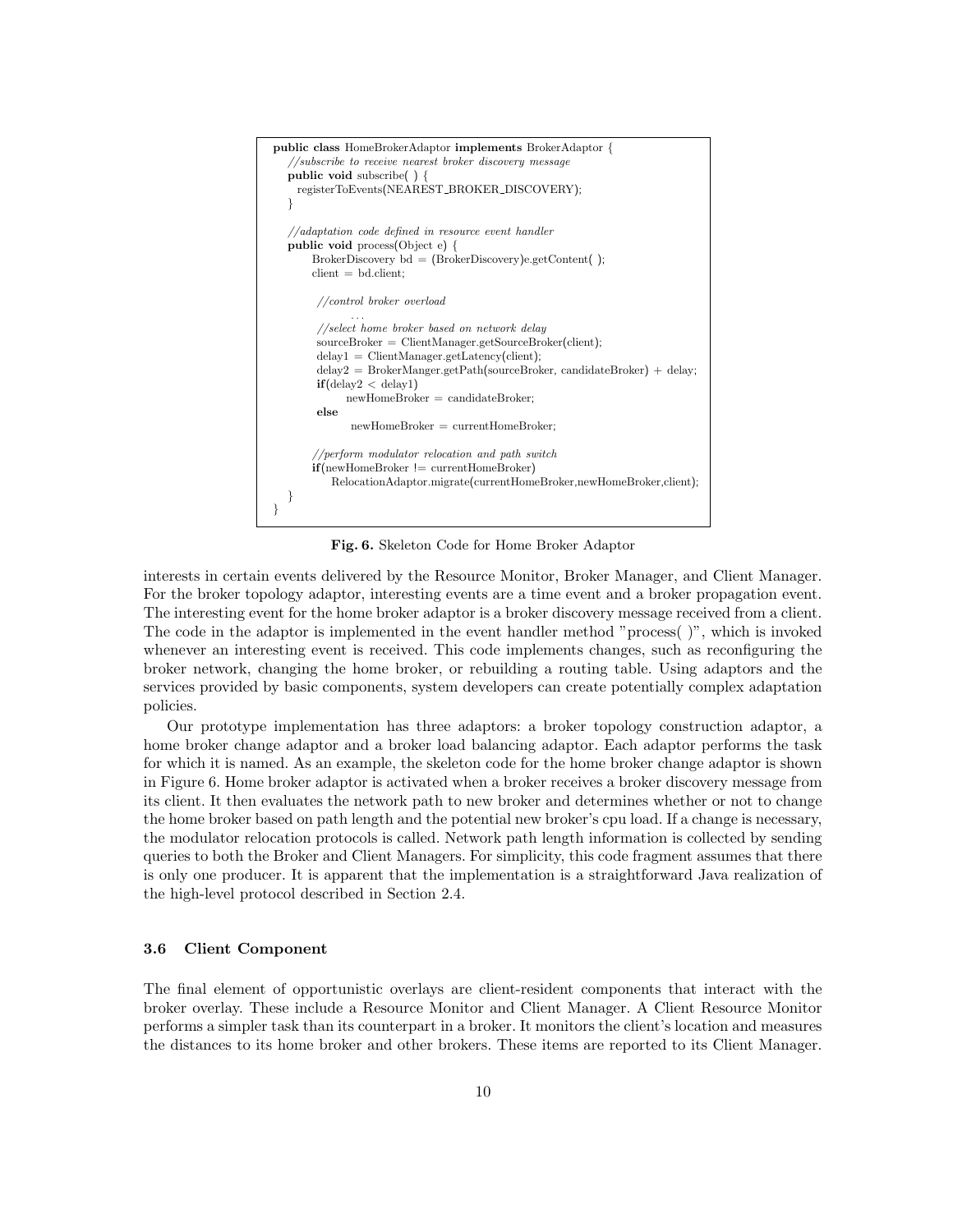

Fig. 7. Timeline of Path Length among Brokers

Fig. 8. Average Path Length among Brokers versus Update Period

Whenever client location changes, the Client Manager notifies its home broker's Client Manager, and it also periodically executes the nearest broker discovery protocol, as described in Section 2.3.

# 4 Performance Evaluation

#### 4.1 Simulation

Simulation techniques are used to evaluate the opportunistic overlay approach under various wireless network configurations. In all experiments reported in this section, the network consists of 100 mobile nodes that randomly roam in a 1000 x 1000 meter square. The random waypoint mobility model [19] is used with a pause time of 10 seconds. The radio transmission range of each node is 250 meters. Each simulation spans 600 seconds of simulated time.

Currently, our simulation study is limited to high level overlay routing and no link layer details and physical layer characteristics are modeled. As a result, we have not studied aspect of the systems such as control overhead, or link contention. Thus a high routing packet load does not interfere as much with the data transmissions as it would in reality. Also, there are no transmission errors and delay associated with overlay routing packets(i.e., broker network topology propagation and broker neighbor discovery). Future work should address these limitations by constructing a more comprehensive simulator with a MAC layer model (e.g., IEEE 802.11 MAC). The point of this section's simulation results is to compare the relative performance of the opportunistic approach to overlay routing vs. static approaches. Results hold for moderately loaded networks, based on the following observations. First, the bandwidth usage implied to opportunistic overlay control messages is small, e.g., 2.4 Kbps per broker with an update period of 50 seconds. Hence, the additional contention at data-link layer caused by control packets (i.e., broker network topology propagation) is low. Second, the addition of delays and overheads at lower layers does not negate simulation results. Instead, essentially, such delays increase the broker network update period, thereby causing opportunistic overlays to react more slowly to changes in physical network topology. Fortunately, simulation results shown that the opportunistic approach is fairly robust, that is, performance does not decrease rapidly with increases in update periods from 10 seconds to 100 seconds. In fact, even with an update period of 100 seconds, the opportunistic approach can still use much shorter paths than the static approach. Therefore, the changes in path length that may be experienced if more precise MAC-layer models were used are likely to be small.

Performance of the Broker Network. The first set of experiments evaluate the average lengths of network paths across broker overlays with vs. without opportunistic overlay protocols. Measurements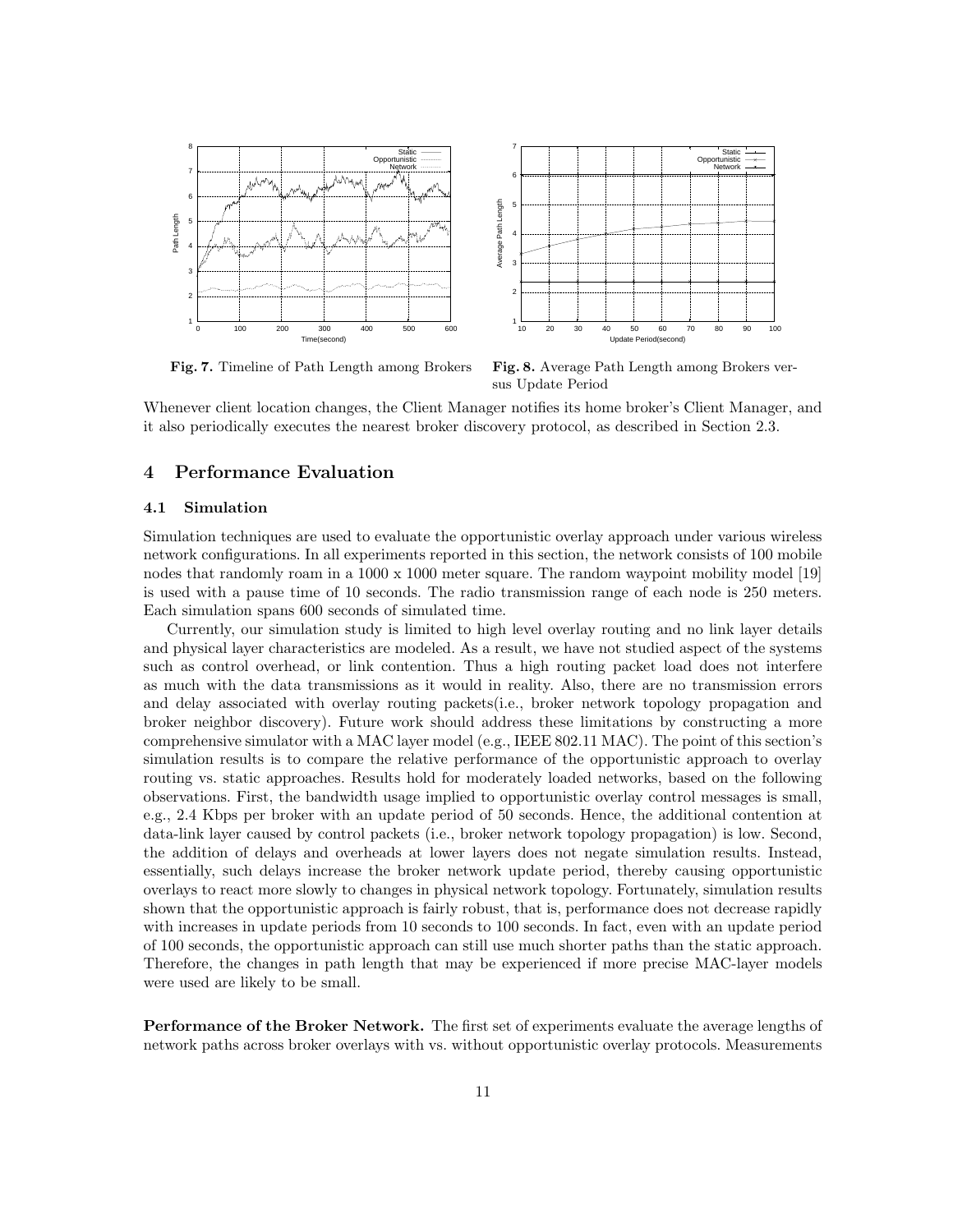

Fig. 9. Update Overhead versus Update Period

Fig. 10. Timeline of Average Path Length between Producers and Consumers

consider only brokers, not clients. 40 nodes among 100 nodes are randomly chosen as brokers. We vary the experimental configurations with different broker topology update intervals. The path length from broker B1 to broker B2 is the corresponding physical network distance of the shortest broker path between B1 and B2, which is computed based on B1's local knowledge of current broker topology. The average path length from each broker to all other brokers is computed and averaged over all brokers. In order to establish a basis for comparison, we also measure the average length of the physical network path between each pair of brokers. In addition, the overheads of broker topology update with different update intervals are evaluated.

Timeline of Path Length. Figure 7 shows how path length changes in a simulation with an update interval of 50 seconds and mobility speeds between 1 m/s and 20m/s. As shown in the figure, the opportunistic approach can deliver events more efficiently than the static approach at almost all time points. At the beginning, both the static and the opportunistic approaches have similar path lengths, since the initial broker network matches physical network topology. As time passes, the path lengths of the static approach increase rapidly because the initial broker topology cannot reflect changes in physical network topology caused by node mobility. Compared with the static approach's 6.06 hops and the network's 2.36 hops, the opportunistic approach has an average path length of only 4.17 hops.

Average Path Length versus Broker Update Period. Figure 8 shows the average path length versus the update interval, the latter varying from 10 to 100 seconds. As expected, with increased update intervals, path length increases since larger update intervals imply slower reactions to changes in physical network topology. However, as shown in the figure, the change in path length is not rapid with the increase of update periods, e.g. 4.43 hops with an interval of 100 seconds versus 3.32 hops with one of 10 seconds. Even with a relatively low update period of 100 seconds, the opportunistic approach still outperforms the static approach significantly, 4.43 hops vs. 6.06 hops.

Update Overhead versus Broker Update Period. The overheads of broker network updates are shown in Figure 9. Overhead is computed as the average bandwidth requirement of each broker for propagating its broker topology knowledge to its neighbors, the argument being that network resources tend to be scarce in pervasive systems. As shown in the figure, a total of 2.4 Kbps bandwidth is used with an update period of 50 seconds. This constitutes moderate bandwidth usage in modern network infrastructures.

Performance of Event Delivery between Mobile Clients. Most relevant to our work, of course, is the end-to-end performance experienced by end users, i.e., clients. In the following experiments, we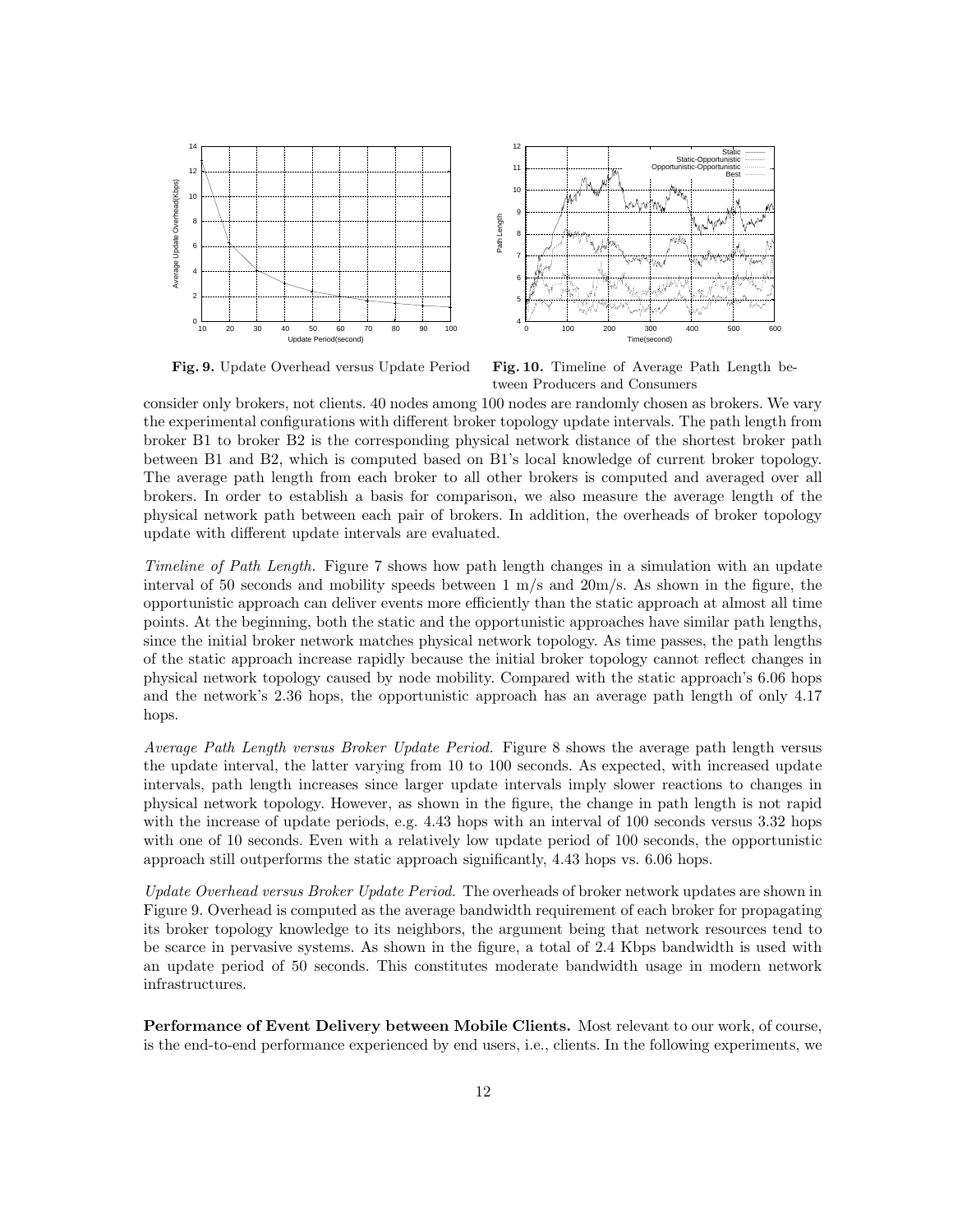



Fig. 11. Average Path Length between Producers and Consumers versus Nearest Broker Discovery Period

Fig. 12. Average Path Length between Producers and Consumers versus Mobility

randomly choose 20 brokers, 10 event producers, and 60 event consumers from 100 mobiles nodes. In this set of experiments, the broker network update interval is fixed at 20 seconds, and we vary mobile clients home broker discovery periods as well as mobility speed. Four different approaches are evaluated in terms of the resulting average path lengths between each pair of producer and receiver: (1) the static approach changes neither the broker network topology nor the home broker of mobile clients; (2) the static-opportunistic approach change mobile client's home broker only; (3) the opportunistic-opportunistic changes both the broker network topology and mobile client's home broker; and (4) the best approach keeps updating the broker network whenever the physical network changes and calculates shortest broker paths based on up-to-date physical network topology data. Although the best approach is not practical, we have included it to establish a basis for comparison.

Timeline of Path Length. Figure 10 shows the performance results of a simulation with a home broker discovery period of 10 seconds. We can see that the opportunistic-opportunistic approach performs best among three realistic approaches, shortening the delivery paths up to 5 hops compared with the static approach. Even the static-opportunistic approach can improve event delivery significantly compared with the static approach.

Average Path Length versus Nearest Broker Discovery Period. The results of path length versus home broker discovery period are reported in Figure 11. With increased closest broker discovery periods, path length increases slightly. As discussed in Section 2, the mobile client can find the nearest broker either by querying its routing table or by using an expanding ring protocol. Either way, the cost is small compared with the overheads of broker update operation. More frequent closest broker discovery results in more frequent home broker changes, hence more frequent modulator relocations. Additional simulation results which is not reported here due to space limitation demonstrate the fact that the modulator relocation cost is much smaller than the overhead of broker topology exchange. The interested readers can find the simulation results in [5].

Average Path Length versus Mobility. The average path length at different mobility speed is shown in Figure 12. The figure shows that more frequent nearest broker discovery achieves shorter event delivery paths. In particular, when the nodes move at a very fast speed, increasing the discovery frequency can improve the performance significantly.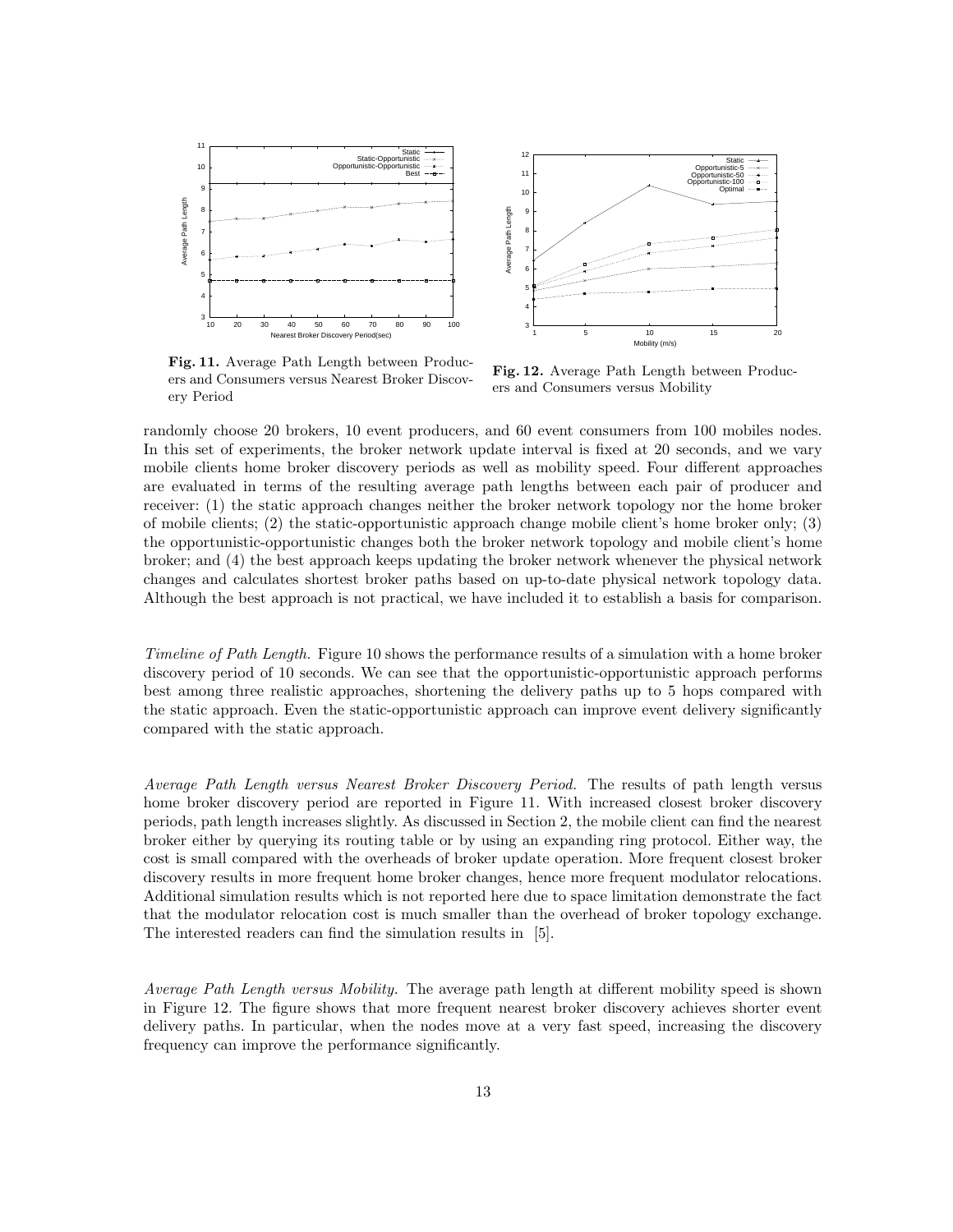

Fig. 13. Maximum Broker Load versus Average System Load



Fig. 14. Path Length versus System Load

#### 4.2 System Emulation

In order to evaluate the effects of load balancing, we have conducted a set of experiments on an ad-hoc wireless network emulator. The mobility emulator runs on a Linux cluster of 20 nodes with MobiEmu [33] running on each node. The cluster network is a gigabit Ethernet switch. MobiEmu is a software platform for testing and analyzing ad-hoc network protocols and applications. With control software running on each node, MobiEmu mimics dynamic connectivity among nodes by dynamically installing or removing packet filters for specific MAC addresses. Since we focus on load balancing in this set of experiments, we use the 'best-case' ad-hoc routing provided by MobiEmu software. These protocols always deliver packets via shortest network paths. More detail about this system appears in [33].

The emulated mobile network consists of 20 mobile nodes, of which 5 nodes are event brokers, 5 are event producers and 15 are event consumers (5 brokers reside at event receiver nodes). In our experiments, mobile nodes move in a space of 750m x 500m and use random waypoint mobility with a pause time of 30 seconds and speeds between 1m/s and 20m/s. Due to the relatively small network size, the broker update period is set to 5 seconds and the nearest broker discovery period to 1 second. We vary the average load of the broker network and measure the maximum load during execution.

Results appear in Figure 13. As shown in the figure, when broker load is relatively light (i.e., less than 30%), there are no overloaded brokers and both approaches behave the same, where the nearest broker to a mobile client is always chosen as the client's home broker. With increased system load, without overload control, some brokers become overloaded. The load balancing algorithm ameliorates this problem, because a client's home broker will not be moved to an overloaded node, even if that node is closer than the old one. The positive outcomes of load management reported in these measurements are moderate, of course, since in random waypoint mobility, nodes move independently. Load balancing is more important and will have more significant effects when nodes move in groups, as exemplified by conference participants moving from one presentation venue to another, for instance.

Figure 14 depicts path length versus system load. When system load is less than 70%, the opportunistic approach always chooses the nearest broker as home broker, and the delivery path can be more than 1 hop shorter than in static approach. With increased system load, load balancing selects broker with lighter loads on relatively longer paths, resulting in increased path lengths. However, the opportunistic approach continues to outperform the static approach even when system load reaches 100%.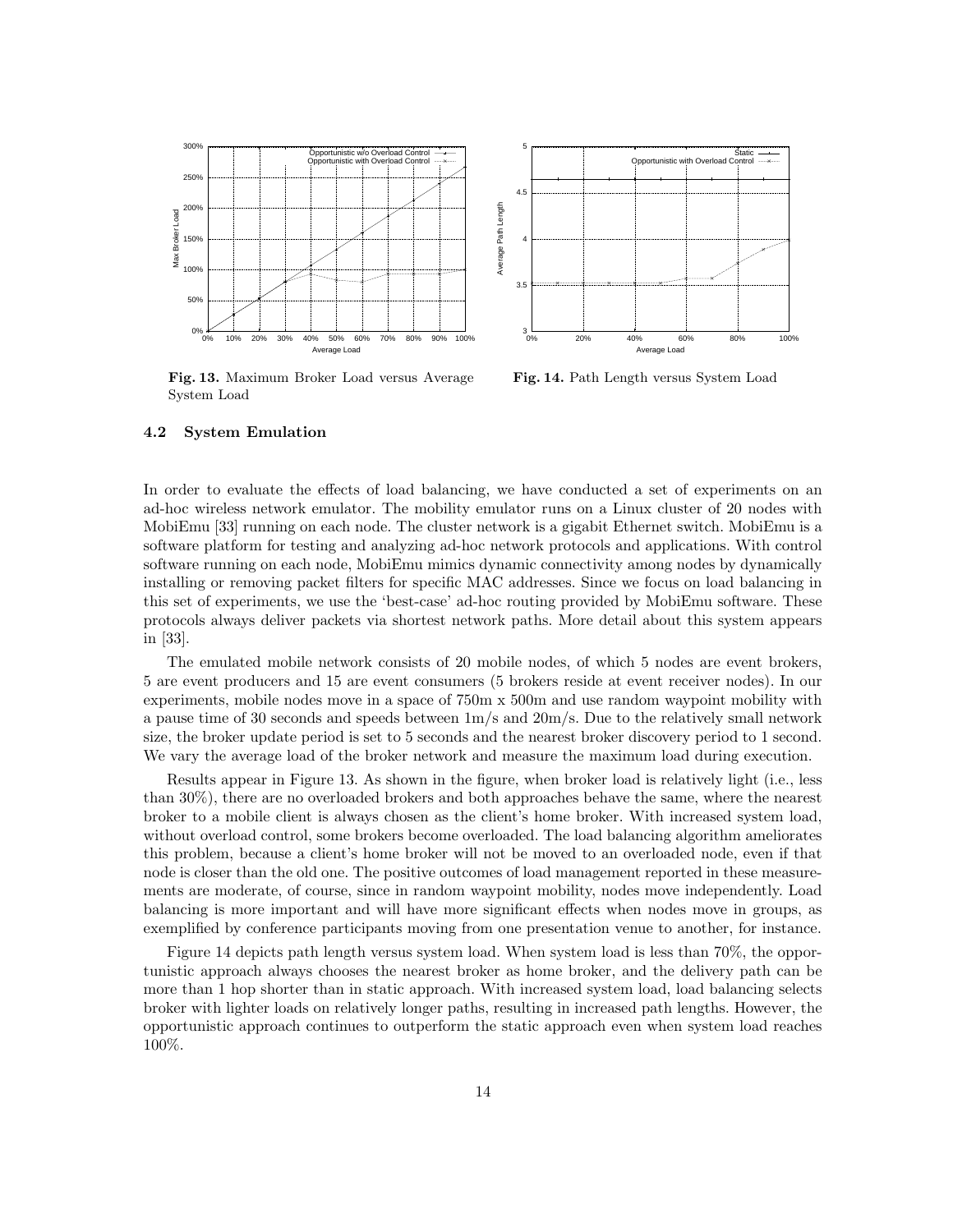

#### 4.3 Testbed

The last set of experiments demonstrate the practical utility of our approach, by running a sample application on an actual wireless testbed. The testbed consists of 3 laptops A, B and C. A is Mobile Pentium 1GHz with 512M memory, B is a 1.7GHz machine with 512M memory and C is a 700MHz machine with 128M memory. Wireless connectivity is provided by Orinoco 802.11b cards. These cards are set to ad-hoc mode on channel 8. No WEP encryption is used. All three laptops use the UoB JAODV version 0.2, an AODV implementation in Java [18]. In order to simulate network connectivity changes, we dynamically set filters at the MAC layer. In a network consisting of 3 nodes A,B and C, there are four possible network topologies without network partitions: A-B-C, A-B-C-A , A-C-B and B-A-C.

The experiments being performed run a flood watch application on the testbed, comparing the event delivery latency of the opportunistic with the static approach using the 4 different network topologies. The application consists of two programs and works as follows. PreSend reads precipitation data from a file and places normalized precipitation data on event channel. A client program subscribes to the channel and provides a modulator that calculates water depth from precipitation data and terrain topology data using a runoff model. The client is typically interested in flood information in some specific area, which can be defined by a two-dimensional bounding box. Flood data that is outside the bounding box will be filtered (i.e., removed) before data is sent to the channel. The output of full-size flood data is a double array of 100 x 100.

We envision a scenario in which this application is used in a flood rescue action. In a flood disaster area, a rescue team is equipped with several mobile vehicles with relatively powerful computers (e.g. desktops) installed on each of them and each team member or group has a handheld (IPAQ) or lightweight laptop. All computers have communication hardware (e.g., 802.11b wireless cards) and software (e.g., the AODV protocol) so that they can communicate with each other via the ad-hoc wireless network. Brokers reside at computers on mobile vehicles and form a virtual network. They receive real weather data either from a weather center via a satellite connection or from sensors distributed across the area. They send collected data to an event channel. The client program running on each team member's mobile computer connects to a broker and receives the data of interest. Different people may be interested in receiving different data by running different client programs or by using the same client program with different modulators.

In our experiment, PreSend is running on laptop A and the client program runs on laptop C. Broker programs run on both A and B. The physical network topology changes every 200 time units. Experiment configuration is shown in Figure 15. The initial physical network topology is A-B-C.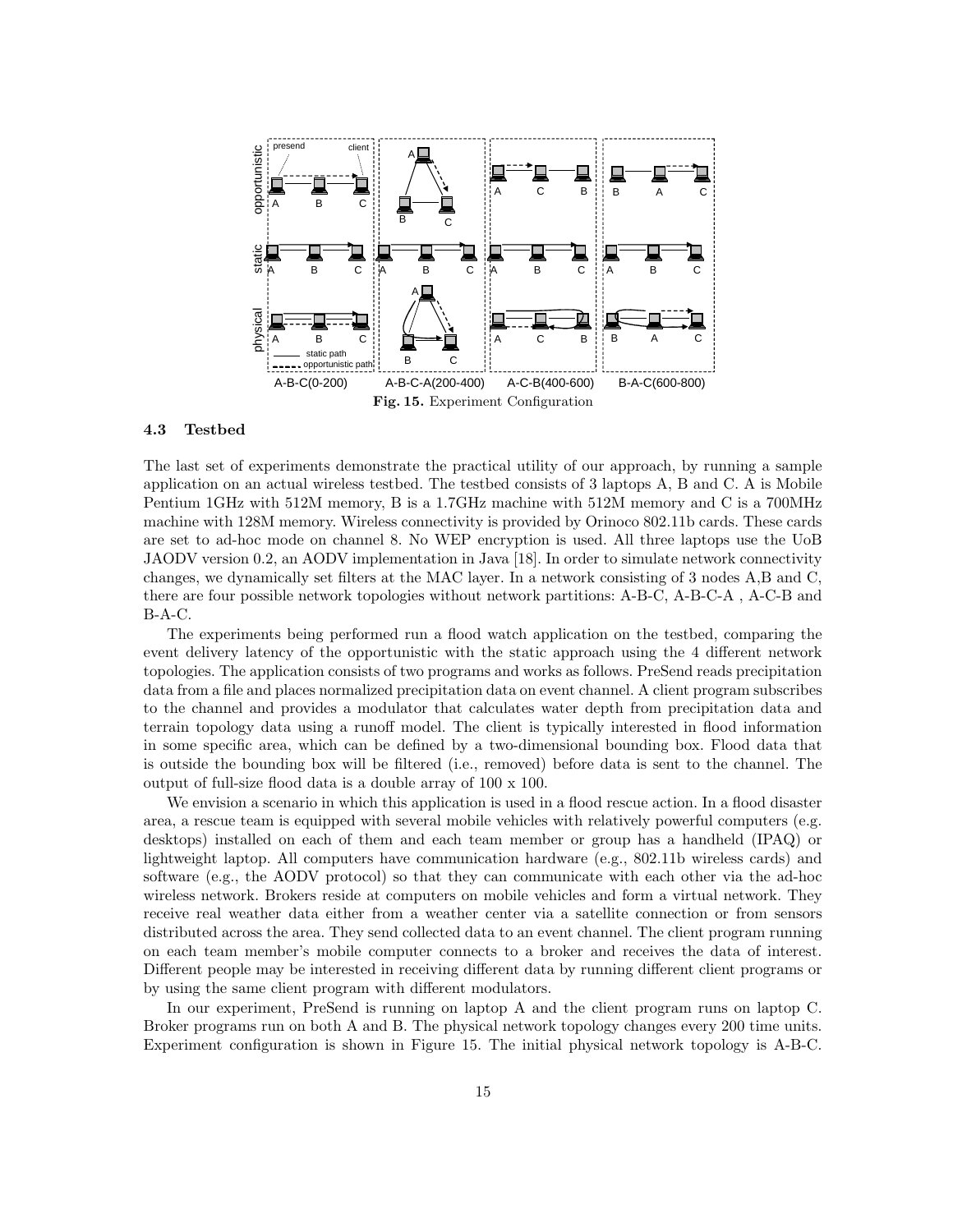

Fig. 16. Average Latency (100% data)

Fig. 17. Average Latency (10% data)

B is C's home broker. Both approaches use the same event delivery path  $A\rightarrow B\rightarrow C$ . After 200 time units, the network topology changes to A-B-C-A, so that the opportunistic approach chooses A as C's home broker and relocates its modulator from B to A, hence resulting the shorter delivery path  $A\rightarrow C$ . During the time interval of 400 to 600, the network topology is A-C-B, where the opportunistic overlay approach still uses A $\rightarrow$ C as delivery path corresponding to the same physical network path A $\rightarrow$ C. The corresponding physical network path of A→B→C used by static approach becomes A→C→B→C. In the final interval, the network topology changes to B-A-C, where the opportunistic approach still uses the same path  $A\rightarrow C$ , and the static approach's path  $A\rightarrow B\rightarrow C$  now corresponds to the physical network path  $A \rightarrow B \rightarrow A \rightarrow C$ , with overlap at A.

Figure 16 shows the latency comparisons with four topologies when the client is interested in all data. As shown in the figure, the opportunistic approach can deliver data up to 6 times faster than the static approach. The static approach has its worst performance in the configuration of B-A-C (6000ms compared with to the opportunistic approach's 1000ms), where data delivery following the path  $A\rightarrow B\rightarrow A\rightarrow C$  results not only in a longer path but also in additional network bandwidth usage at A, since at the physical layer, every event is actually delivered twice at A.

When a client is interested in only 10% of the area data, the opportunistic approach coupled with its use of modulators shows additional improvements. Results depicted in Figure 17 show that by relocating C's modulator from B to A, the opportunistic approach not only delivers data following a shorter path but also delivers less data, hence improving the application's performance significantly: the average latency is less than 200ms under all network configurations. Note that in this scenario, the static approach performs worse under network topology A-C-B than B-A-C because only 10% of the data reaches A for the second time in the latter configuration, while all data reaches C in the former one. The fact that machine C is less powerful than A may also contribute to the observed difference in performance.

The key result of the testbed experiments presented here is that it is important to dynamically adjust the middleware overlays used in pervasive systems. The opportunistic overlay approach described and evaluated in our research is one method for runtime overlay management and by using it, significant performance improvements can be attained compared to non-adaptive approaches. However, the small scale of the testbed used in these experiments limits the generality of the results presented here. First, with larger numbers of machines, there will likely be interference and congestion effects. These will lead to increased costs and delays for managing overlays and therefore, reduce the absolute performance benefits of the opportunistic vs. static approaches being compared. Second, the testbed uses MAC address filters to simulate node mobility, but in actual adhoc networks with mobile nodes there will be additional communications compared to the filter-based communications in the testbed (since all nodes in the adhoc networked system still communicate with each other). This will result in additional congestion in actual systems vs. the testbed.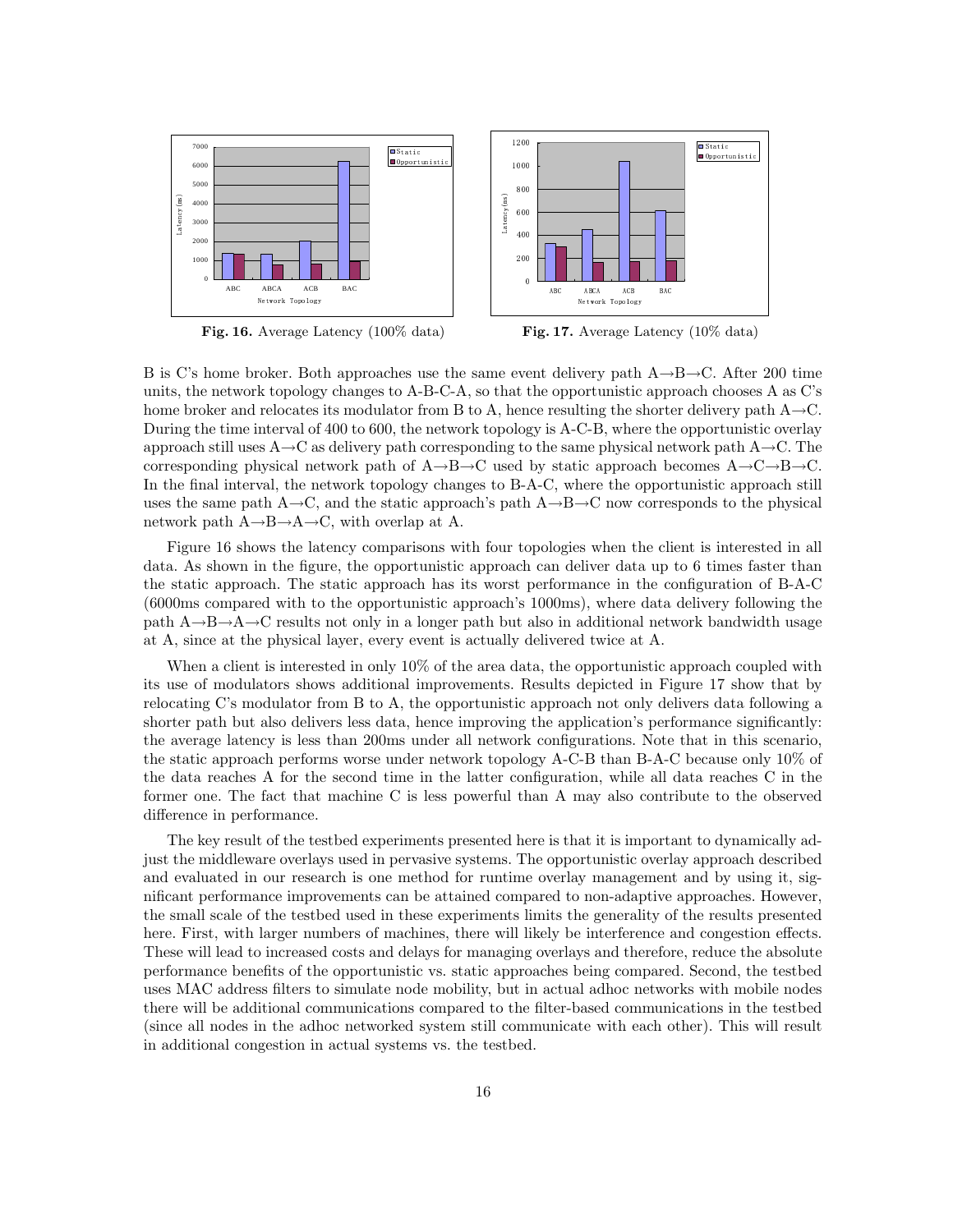# 5 Related Work

#### 5.1 Content-based Event Systems

Publish/subscribe systems [27, 3, 26, 12, 10, 36] have been investigated for many years, but most implementations have focused on systems where nodes don't move, broker networks remain fixed, and broker network topologies are defined at deployment time. As a result, their fixed event dissemination structures make them unsuitable for applications in mobile environments where physical network topology and node locations change continuously. In addition, most publish/subscribe systems perform event filtering with predicate-based subscriptions; they do not support the general event processing needed for the complex data conversions occurring in multimedia, business, or scientific applications. Opportunistic overlays are realized with the JECho pub/sub infrastructure [36, 35, 34]. JECho generalizes the capabilities of other event systems, by using consumer-provided functions, termed event modulators [35]. The intent is to address the severe resource limitations existing in many mobile and embedded systems, by permitting event consumers to deploy application-specific functions that manipulate event content into event sources and/or brokers, so as to precisely meet their current needs, and to avoid needless data transfers. Generic function-based subscription makes the opportunistic overlay system more feasible for developing applications in pervasive systems and mobile environments.

Previous research on event-based middleware for wireless networks has addressed applications in which mobile nodes make use of the wireless network to connect to a fixed network infrastructure [9, 28, 11, 1, 6]. JEDI offers moveOut and moveIn operations that enable subscribers to disconnect and reconnect at a different network, requiring applications to explicitly call those operations [9]. Similarly, the mobility extension of Siena requires explicit request by applications [1]. Elvin supports disconnection and reconnection by using a central caching proxies [28]. [11] extends Rebeca to support mobile and location-dependent applications by rebinding a client to different brokers transparently and offering a client a fine-grained control over notification delivery in the form of location-dependent filters, but it does not not target ad hoc wireless networks. [16] discusses general ideas about how to adapt a publish/subscribe system to mobile environments, but no design and implementation is described. In our previous work [6], we present an approach to support the dynamic change of home brokers in infrastructure-based wireless networks, where only the last connection between broker and client is a wireless link. The opportunistic overlays presented in this paper differ from all of the systems mentioned above in that they are designed for mobile ad hoc networks, support dynamic reconfiguration of event event dissemination structure and offer behaviors transparent to applications.

Picco et al. [24] present an algorithm for topological reconfiguration in content-based publish/subscribe due to changes in underlying connectivity. Compared with the opportunistic overlays, the reconfiguration in [24] is simpler, involving only a link removal or insertion. It has not given any detail on how to apply the proposed approach to handle changes in mobile environments. In addition, the approach assumes a tree-based topology between dispatchers, which makes it hard to achieve robustness since a single link failure partitions the tree. Baldoni et al. [30] propose another approach for the dynamic reconfiguration of the broker network. The reconfiguration in [30] aims at placing close to each other brokers that manage similar subscriptions while the reconfiguration in the opportunistic overlays is based on the nodes' physical locations and the underlying physical network topology. Similar to the approach in [24], the topology used in [30] must be maintained acyclic while the opportunistic overlay approach supports general broker overlay topologies. Hermes [25] supports limited reconfiguration by providing a repair mechanisms in case of brokers' faults.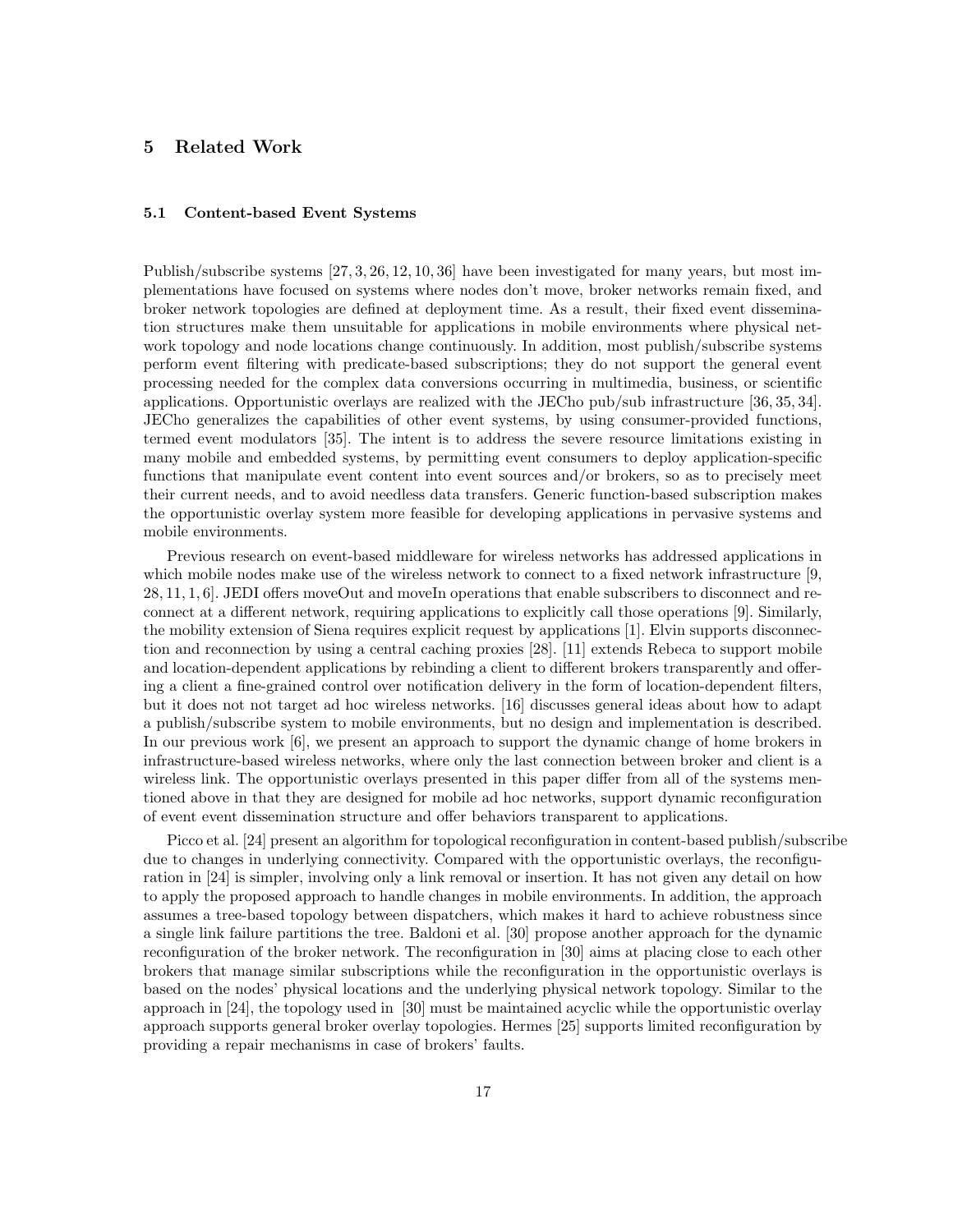#### 5.2 Content-based Event Systems in Mobile Ad-hoc Networks

Steam [23] is an event-based middleware service designed for ad-hoc wireless networks. It targets application scenarios where nodes are more likely to interact when they are in close proximity to each other. Our approach aims to support general event delivery in mobile ad-hoc networks. Further, Steam uses an implicit event model without intermediate broker nodes.

Huang et al. [17] present a distributed protocol to construct optimized publish/subscribe trees in ad-hoc wireless networks [17]. Their algorithm builds multicast trees directly on top of lower level radio broadcast primitives, while we use an overlay broker network approach and depend on the underlying network infrastructure to provide basic network connectivity. Another difference is that their approach assumes a relatively stable environment with occasional reconfigurations followed by periods of stability. Opportunistic overlays do not make that assumption, and they can actually handle high levels of mobility as shown by our experimental results.

Yoneki et al. [32] propose a content-based publish/subscribe system for MANETs, which integrates an extended ODMRP (On-Demand Multicast Routing Protocol [21]) and content-based subscriptions. Similar to [17], ODMRP-PUB/SUB delivers events by creating multicast groups. The difference is that ODMRP-PUB/SUB uses a mesh-based approach instead of the tree-based one used in [17]. Since a consumer's subscription is a general function applied to events in our system, the approach of combining a multicast protocol and subscription aggregation/match is not readily applicable in our case. Further, ODMRP-PUB/SUB focuses on the routing between brokers and does not address the issue of delivery from brokers to producers/consumers. The purpose of ODMRP- PUB/SUB is to optimize network throughput while our opportunistic method focuses on providing timely event delivery.

#### 5.3 Overlay Multicast Protocols in Mobile Ad-Hoc Networks

AMRoute [22] and PAST-DM [13] are two ad-hoc multicast protocols that use the overlay approach. AMRoute uses a static virtual mesh and has low efficiency due to the increasing mismatch between virtual topology and physical network topology, as shown in [13]. PAST-DM addresses the efficiency problem by dynamically adapting the virtual topology to changes in the physical network. That brokers need to process events distinguishes our system from multicast systems where nodes perform data routing and participate as relays. Although opportunistic overlay approach uses a similar dynamic virtual overlay construction technique as PAST-DM [13], the dynamic routing path in opportunistic approach involves not only path changes in event routing, but also subscription code relocation, which makes the existing dynamic delivery technique in past-dm is not readily applicable to our system. In addition, the processing of events will consume a broker's computational resources, which implies that brokers' computational capabilities need to be taken into account. Finally, in PAST-DM, all member nodes are considered to be equivalent peers and participate in overlay routing. In contrast, opportunistic overlays conceptually divide nodes into brokers which are organized into an overlay broker network, and clients(producers/consumers) which send/receive events via the broker network. This model is more suitable for content-based routing since overlay routing through 'thin' nodes with very limited resources will present burden on such nodes and may result in inefficiency of content delivery in mobile systems. Dynamic reconfiguration using by opportunistic overlays adapts both the overlay broker network and the connections between brokers and clients.

#### 6 Conclusions and Future Work

This paper presents an approach to optimizing content-based event delivery in mobile ad-hoc networks. In response to changes in physical network topology and to node mobility, the opportunistic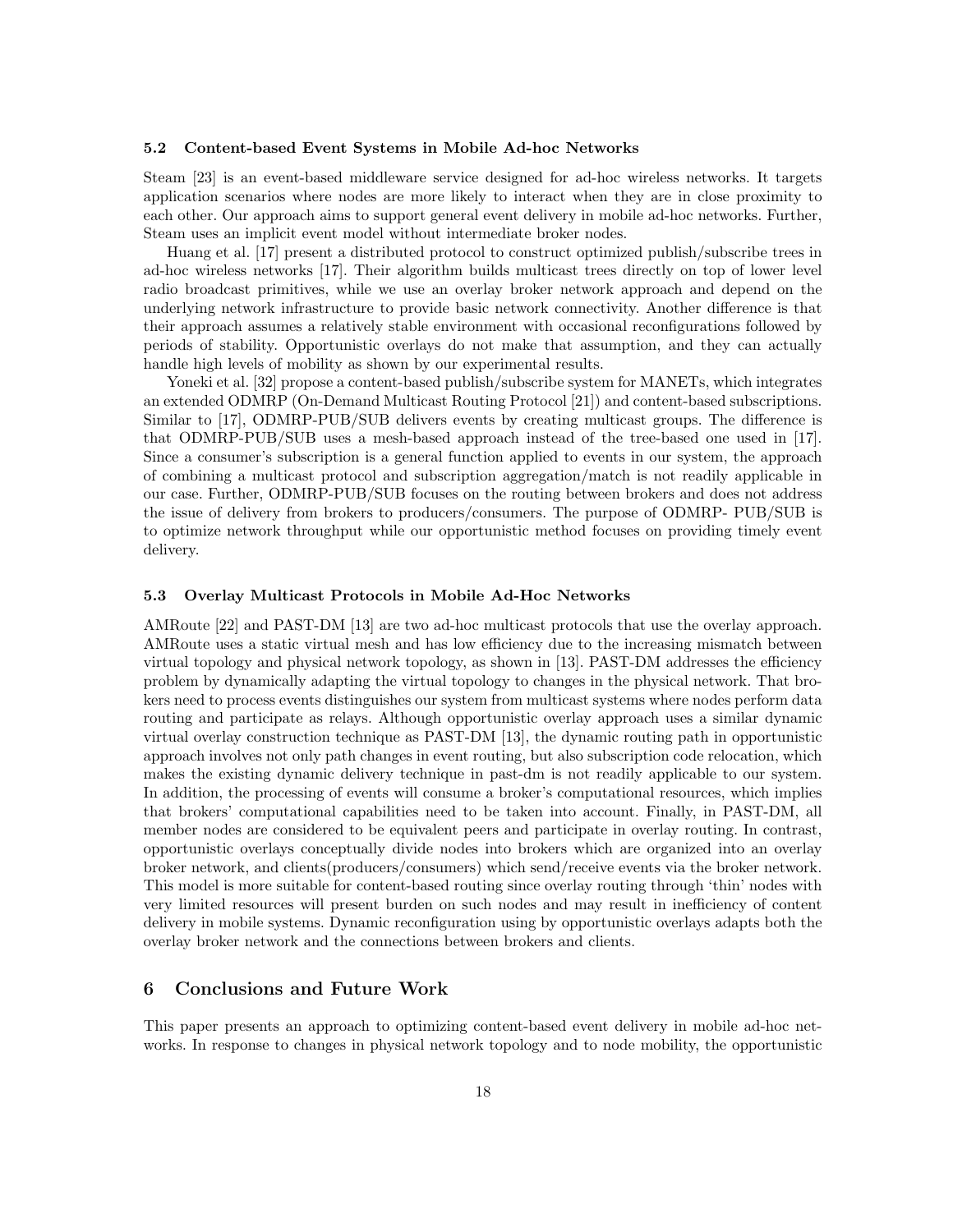overlay approach dynamically changes broker network topology, clients' assignments to brokers, and event delivery paths, with the goal of optimizing end-to-end delays in event delivery. Opportunistic overlays are prototyped with the JECho pub/sub system [36]. Comprehensive performance evaluations are performed via simulation, emulation, and with representative applications on a physical testbed. Experimental results for mobile ad hoc networks demonstrate that the opportunistic overlay approach can significantly improve event delivery delays compared to static approaches, even with high levels of mobility. Results also show that the overheads of dynamic adaptation are moderate. Using a flood watch application and a wireless testbed, the opportunistic overlay approach is practically applicable in an actual ad hoc wireless network.

Future work should address some deficiencies of our current implementation, as well as generalize upon the basic concept of opportunistic overlays. First, our current implementation assumes a reliable network environment and therefore does not consider dynamic disconnection, reconnection and network partition. Future work will add application-specific failure recovery to broker overlays. Second, we will extend the opportunistic approach to optimize performance metrics other than end-to-end latency, including network bandwidth and power usage. We may also explore optimizing multi-dimensional performance metrics. Third, the location of a modulator has an impact on performance. For example, for a 'contract' modulator which typically reduces event size or filters events, placing it at a broker closer to a source broker can reduce network overheads. Toward this end, will investigate the dynamic optimization of modulator placement based on modulator semantics, network condition and broker state. A final topic of interest to us is the performance study by using a more comprehensive simulator with a MAC layer model (e.g., IEEE 802.11 MAC).

# References

- 1. M. Caporuscio, P. Inverardi, and P. Pelliccione. Formal analysis of clients mobility in the siena publish/subscribe middleware. Technical report, Department of Computer Science, University of L'Aquila, Oct. 2002.
- 2. A. Carzaniga, D. S. Rosenblum, and A. L. Wolf. Achieving scalability and expressiveness in an internetscale event notification service. In Proceedings of the Nineteenth Annual ACM Symposium on Principles of Distributed Computing(PODC 2000), pages 219–227, Portland, Oregon, July 2000.
- 3. A. Carzaniga, D. S. Rosenblum, and A. L. Wolf. Design and evaluation of a wide-area event notification service. ACM Transactions on Computer Systems, 19(3):332–383, 2001.
- 4. T.-W. Chen and M. Gerla. Global state routing: A new routing scheme for ad-hoc wireless networks. In Proceedings of IEEE ICC'98, june 1998.
- 5. Y. Chen. Opportunistic Overlays: Efficient Content Delivery in Mobile Environments. PhD thesis, Georgia Institute of Technology, 2005.
- 6. Y. Chen, K. Schwan, and D. Zhou. Opportunistic channels: Mobility-aware event delivery. In ACM/IFIP/USENIX International Middleware Conference (Middleware 2003), pages 182–201, 2003.
- 7. G. Cugola and H.-A. Jacobsen. Using Publish/Subscribe Middleware for Mobile Systems. ACM SIGMO-BILE Mobile Computing and Communications Review, 6(4):25–33, 2002.
- 8. G. Cugola, E. D. Nitto, and A. Fuggetta. The "jedi" event-based infrastructure and its application to the development of the opss wfms. In IEEE Transactions on Software Engineering in 2001, 2001.
- 9. G. Cugola, E. D. Nitto, and G. P. Picco. Content-based dispatching in a mobile environment. In Proceedings of WSDAAL 2000, 2000.
- 10. G. Eisenhauer, F. E. Bustamante, and K. Schwan. Event services in high performance systems. Cluster Computing, 4(3):243–252, 2001.
- 11. L. Fiege, F. C. Gärtner, O. Kasten, and A. Zeidler. Supporting mobility in content-based publish/subscribe middleware. In ACM/IFIP/USENIX International Middleware Conference (Middleware 2003), pages 103–122, 2003.
- 12. L. Fiege, G. Mühl, and F. C. Gärtner. A modular approach to build structured event-based systems. In Proceedings of the 2002 ACM Symposium on Applied Computing (SAC'02), pages 385–392, 2002.